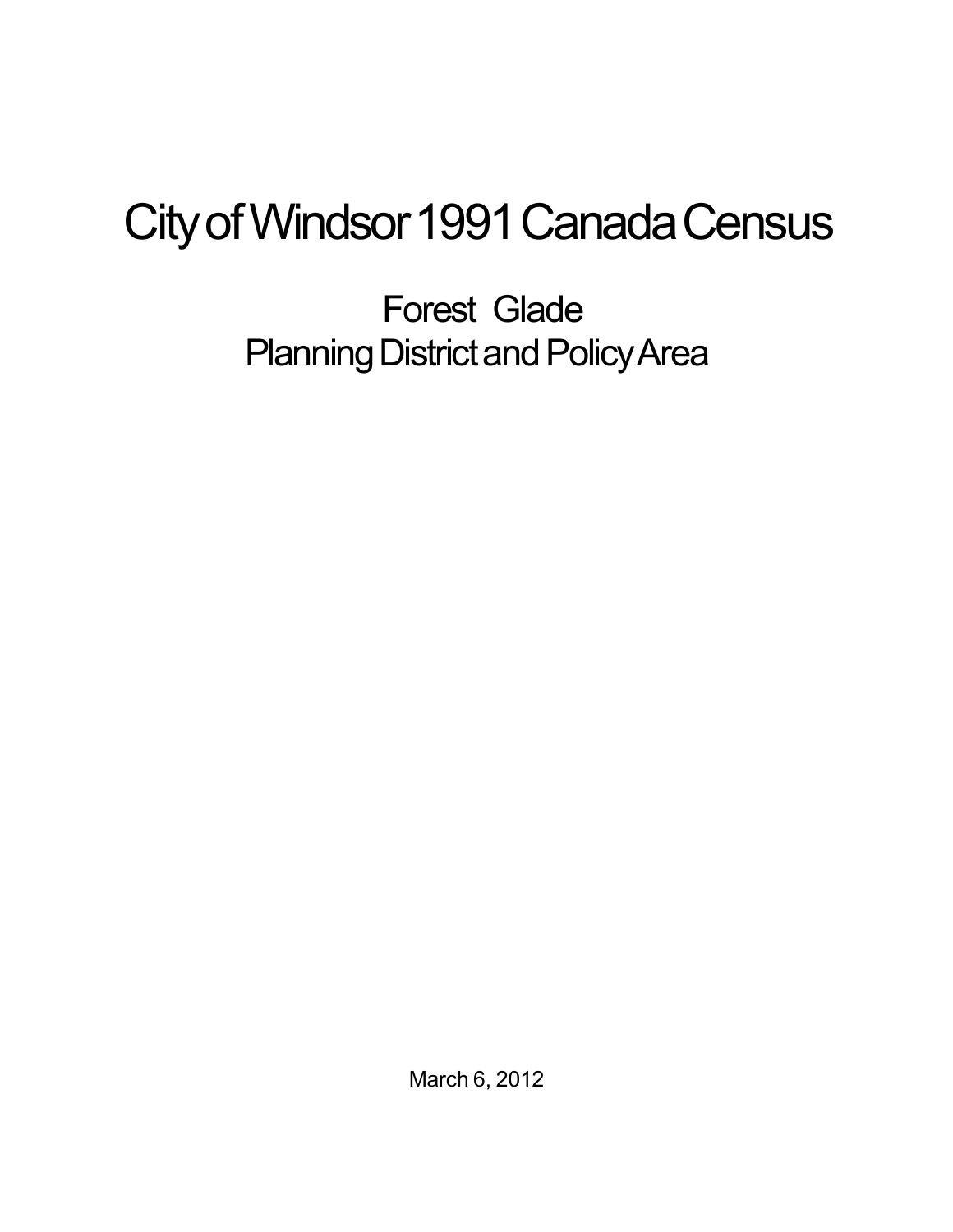## **Table of Contents**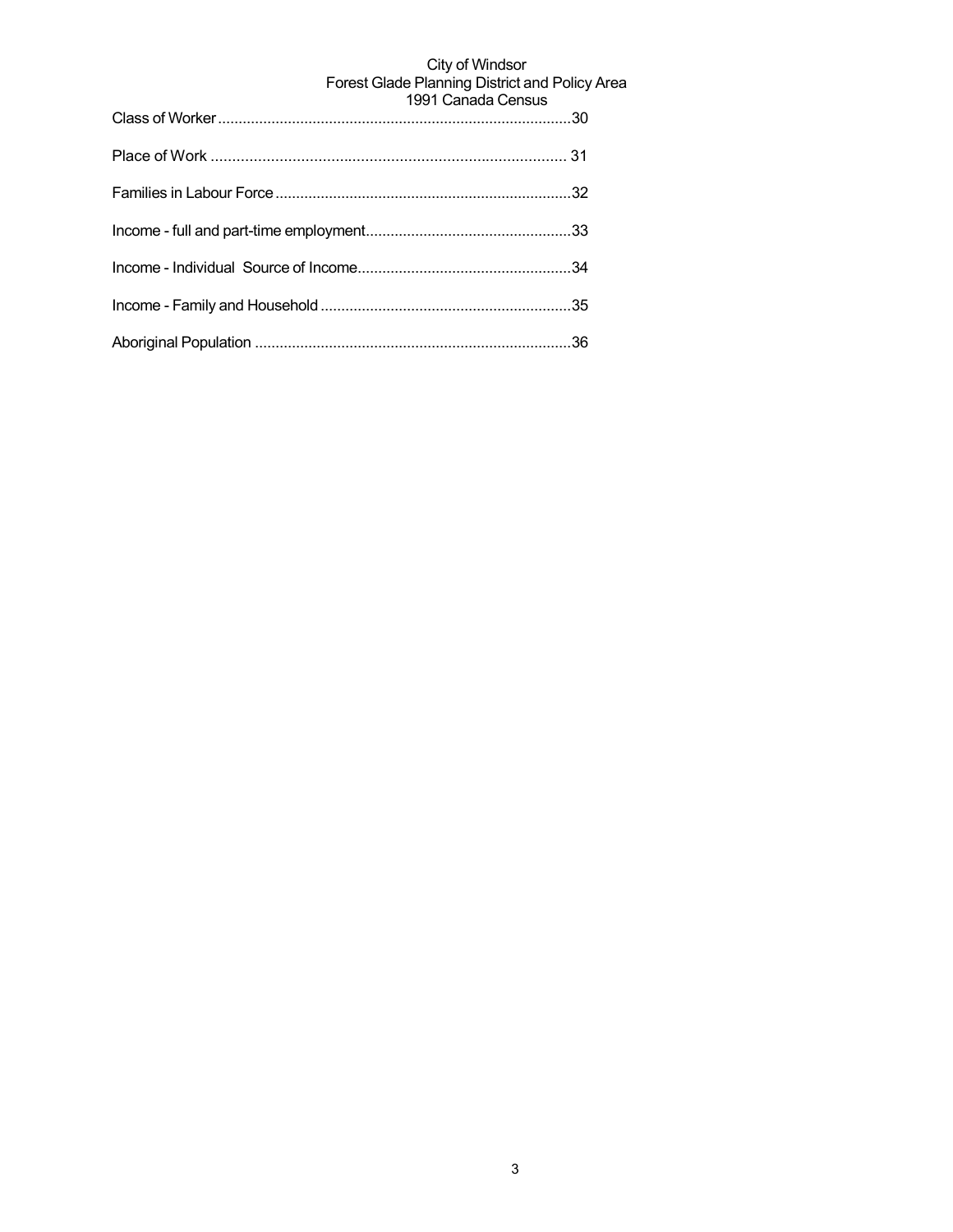## Census Summary

| <b>Census Summary</b>                            | <b>Forest Glade</b> |               |
|--------------------------------------------------|---------------------|---------------|
| Total Population where census data are available |                     | 19,490 % base |
|                                                  |                     |               |
| <b>Males</b><br><b>Females</b>                   | 9,485<br>9,995      | 49%<br>51%    |
|                                                  |                     |               |
| 0 to 4 years                                     | 1,235               | 6%            |
| 5 to 19 years                                    | 5,200               | 27%           |
| 20 to 24 years                                   | 1,560               | 8%            |
| 25 to 34 years                                   | 2,950               | 15%           |
| 35 to 44 years                                   | 3,600               | 18%           |
| 45 to 54 years<br>55 to 64 years                 | 2,430<br>1,370      | 12%<br>7%     |
| 65 to 74 years                                   | 720                 | 4%            |
| 75 years and over                                | 445                 | 2%            |
|                                                  |                     |               |
| Average age                                      | 32.2                |               |
| <b>Total census families</b>                     |                     | 5,265 % base  |
| Average persons per family                       | 3.3                 |               |
| <b>Husband-wife families</b>                     | 4,355               | 83%           |
| No children at home                              | 1,190               | 23%           |
| With children at home                            | 3,150               | 60%           |
| Lone-parent families                             | 935                 | 18%           |
| Total children at home                           | 7,730               |               |
| Average children per family                      | 1.5                 |               |
| <b>Private households</b>                        | 6,380               |               |
| Persons in private households                    | 19,300              |               |
| Average persons per household                    |                     |               |
| Average household income                         | \$48,945            |               |
| Occupied dwellings where census data available   |                     | 6,410 % base  |
| <b>Owned dwellings</b>                           | 4,190               | 65%           |
| <b>Average value</b>                             | \$102,919           |               |
| <b>Rented dwellings</b>                          | 2,210               | 34%           |
| Average rent                                     | \$577               |               |
| Single detached houses                           | 3,115               | 49%           |
| Semi-detached/row/duplexes                       | 1,980               | 31%           |
| <b>Apartments</b>                                | 1,285               | 20%           |
| Other types of dwelling                          | 10                  | 0%            |
| Actual (unsuppressed) data:                      |                     |               |
| <b>Total Population</b>                          | 19,494              |               |
| <b>Total Dwellings</b>                           | 6,412               |               |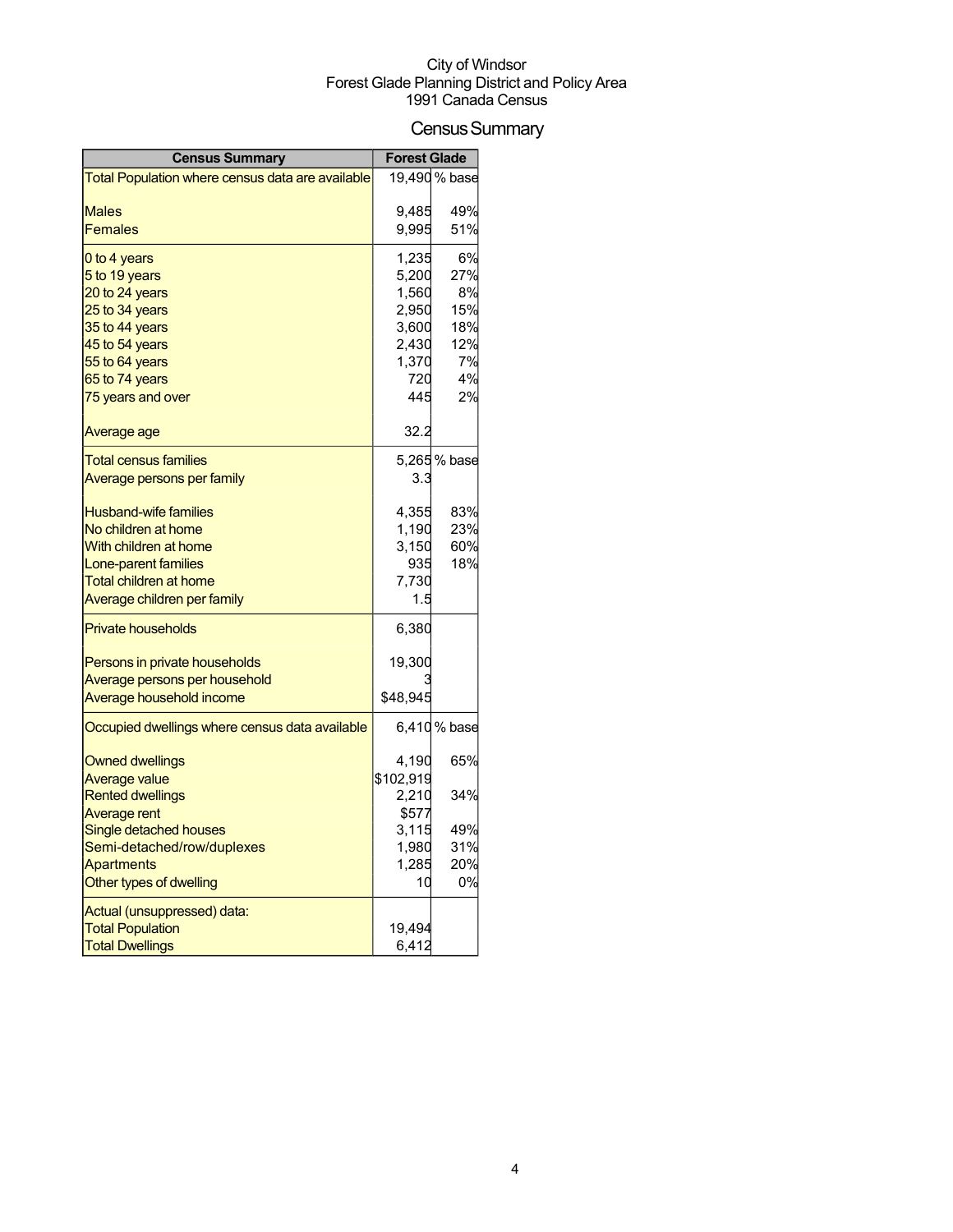## Population By Age

| <b>Population By Age</b>       |        | <b>Forest Glade</b> |
|--------------------------------|--------|---------------------|
| <b>Total population</b>        |        | 19,490 % base       |
| Average age of population      | 32.2   |                     |
| By age:                        |        |                     |
| 0 to 4 years                   | 1,235  | 6%                  |
| 5 to 9 years                   | 1,495  | 8%                  |
| 10 to 14 years                 | 1,845  | 9%                  |
| 15 to 19 years                 | 1,860  | 10%                 |
| 20 to 24 years                 | 1,560  | 8%                  |
| 25 to 34 years                 | 2,950  | 15%                 |
| 35 to 44 years                 | 3,600  | 18%                 |
| 45 to 54 years                 | 2,430  | 12%                 |
| 55 to 64 years                 | 1,370  | 7%                  |
| 65 to 74 years                 | 720    | 4%                  |
| 75 years and over              | 445    | 2%                  |
| By age - detailed:             |        |                     |
| 0 to 4 years                   | 1,235  | 6%                  |
| 5 to 9 years                   | 1,495  | 8%                  |
| 10 to 14 years                 | 1,845  | 9%                  |
| 15 years                       | 375    | 2%                  |
| 16 years                       | 410    | 2%                  |
| 17 years                       | 355    | 2%                  |
| 18 to 19 years                 | 720    | 4%                  |
| 20 to 24 years                 | 1,560  | 8%                  |
| 25 to 29 years                 | 1,395  | 7%                  |
| 30 to 34 years                 | 1,555  | 8%                  |
| 35 to 39 years                 | 1,695  | 9%                  |
| 40 to 44 years                 | 1,905  | 10%                 |
| 45 to 49 years                 | 1,425  | 7%                  |
| 50 to 54 years                 | 1,005  | 5%                  |
| 55 to 59 years                 | 750    | 4%                  |
| 60 to 64 years                 | 620    | 3%                  |
| 65 to 74 years                 | 720    | 4%                  |
| 75 to 84 years                 | 310    | 2%                  |
| 85 years and over              | 135    | 1%                  |
| 18 years and over              | 13,745 | 71%                 |
| Average age, 18 years and over | 41.6   |                     |
| 65 years and over              | 1,165  | 6%                  |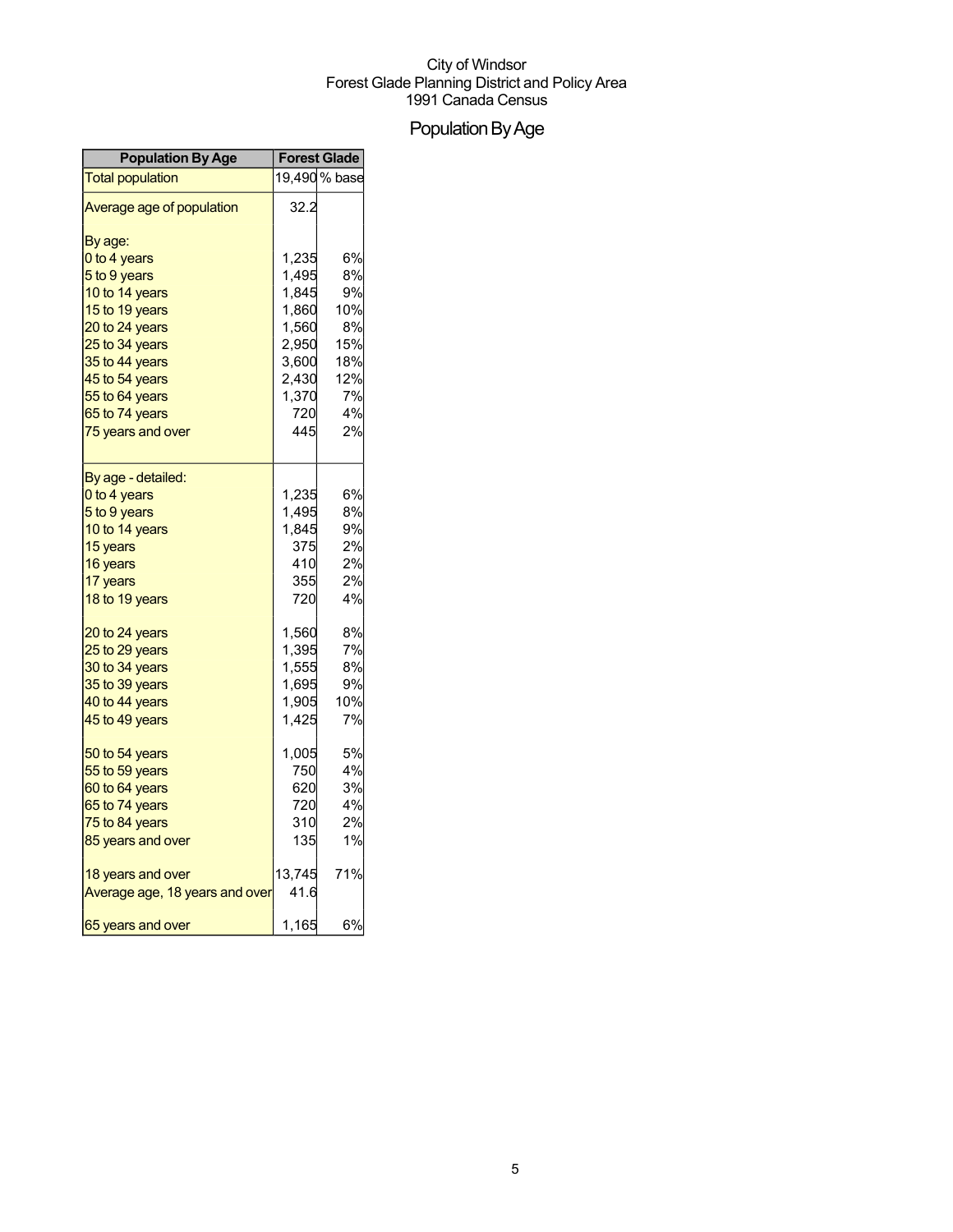## Male Population by age

| <b>Male Population by age</b>        | <b>Forest Glade</b> |               |
|--------------------------------------|---------------------|---------------|
| <b>Total population</b>              |                     | 19,490 % base |
| <b>Male population</b>               | 9,485               | 49%           |
| Average age of males                 | 31.4                |               |
| By age:                              |                     |               |
| 0 to 4 years                         | 640                 | 3%            |
| 5 to 9 years                         | 755                 | 4%            |
| 10 to 14 years                       | 965                 | 5%            |
| 15 to 19 years                       | 940                 | 5%            |
| 20 to 24 years                       | 750                 | 4%            |
| 25 to 34 years                       | 1,390               | 7%            |
| 35 to 44 years                       | 1,680               | 9%            |
| 45 to 54 years                       | 1,225               | 6%            |
| 55 to 64 years                       | 700                 | 4%            |
| 65 to 74 years                       | 300                 | 2%            |
| 75 years and over                    | 150                 | 1%            |
| By age - detailed:                   |                     |               |
| 0 to 4 years                         | 640                 | 3%            |
| 5 to 9 years                         | 755                 | 4%            |
| 10 to 14 years                       | 965                 | 5%            |
| 15 years                             | 175                 | 1%            |
| 16 years                             | 205                 | 1%            |
| 17 years                             | 195                 | 1%            |
| 18 to 19 years                       | 365                 | 2%            |
| 20 to 24 years                       | 750                 | 4%            |
| 25 to 29 years                       | 685                 | 4%            |
| 30 to 34 years                       | 705                 | 4%            |
| 35 to 39 years                       | 770                 | 4%            |
| 40 to 44 years                       | 910                 | 5%            |
| 45 to 49 years                       | 720                 | 4%            |
| 50 to 54 years                       | 505                 | 3%            |
| 55 to 59 years                       | 385                 | 2%            |
| 60 to 64 years                       | 315                 | 2%            |
| 65 to 74 years                       | 300                 | 2%            |
| 75 to 84 years                       | 125                 | 1%            |
| 85 years and over                    | 25                  | 0%            |
| 18 years and over                    | 6,535               | 34%           |
| Average age, males 18 years and over | 41.2                |               |
| 65 years and over                    | 450                 | 2%            |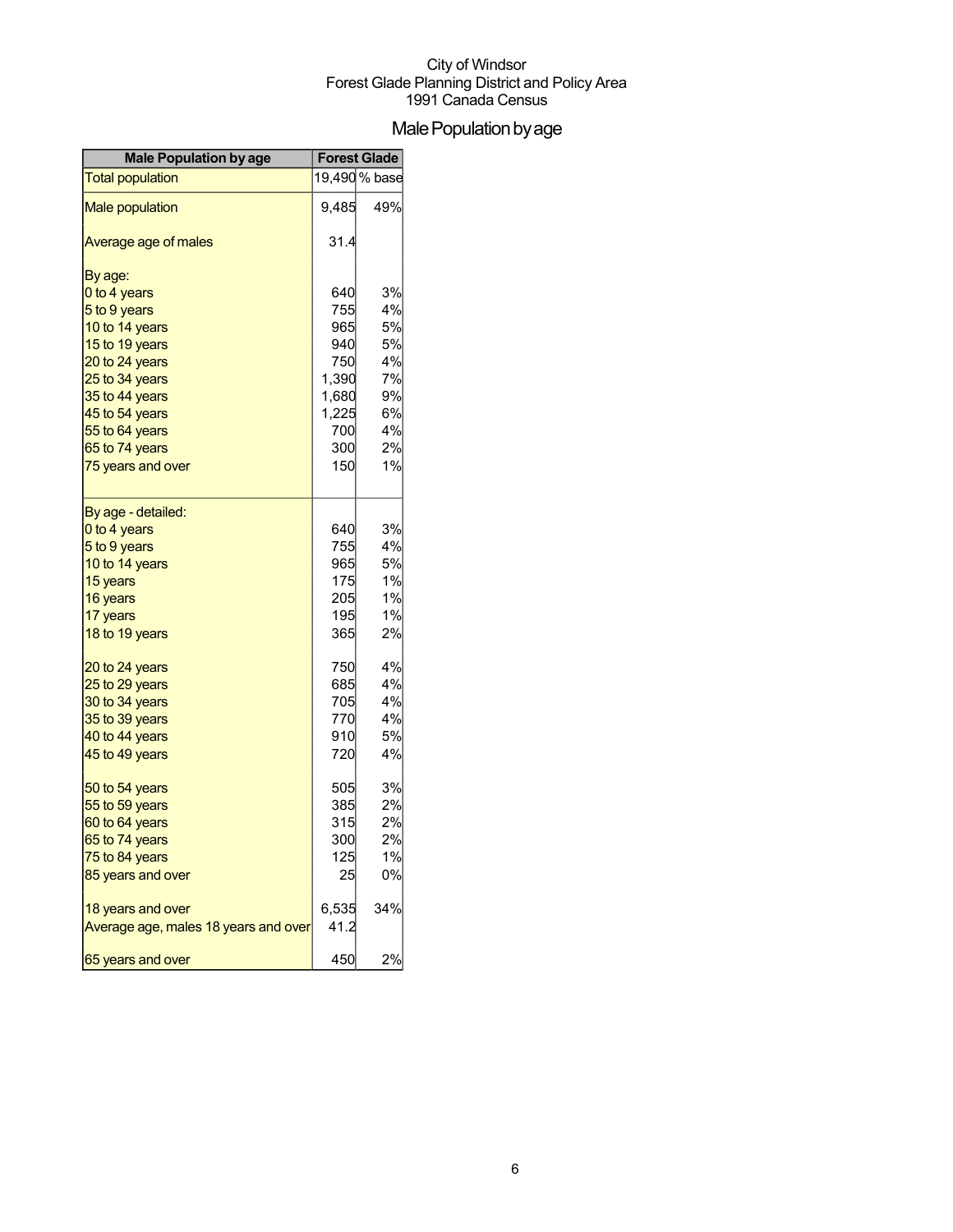## Female Population by age

| <b>Female Population by age</b>        |       | <b>Forest Glade</b> |
|----------------------------------------|-------|---------------------|
| <b>Total population</b>                |       | 19,490 % base       |
| <b>Female population</b>               | 9,995 | 51%                 |
| Average age of females                 | 33    |                     |
| By age:                                |       |                     |
| 0 to 4 years                           | 595   | 3%                  |
| 5 to 9 years                           | 740   | 4%                  |
| 10 to 14 years                         | 880   | 5%                  |
| 15 to 19 years                         | 920   | 5%                  |
| 20 to 24 years                         | 810   | 4%                  |
| 25 to 34 years                         | 1,560 | 8%                  |
| 35 to 44 years                         | 1,920 | 10%                 |
| 45 to 54 years                         | 1,205 | 6%                  |
| 55 to 64 years                         | 670   | 3%                  |
| 65 to 74 years                         | 420   | 2%                  |
| 75 years and over                      | 295   | 2%                  |
| By age - detailed:                     |       |                     |
| 0 to 4 years                           | 595   | 3%                  |
| 5 to 9 years                           | 740   | 4%                  |
| 10 to 14 years                         | 880   | 5%                  |
| 15 years                               | 200   | 1%                  |
| 16 years                               | 205   | 1%                  |
| 17 years                               | 160   | 1%                  |
| 18 to 19 years                         | 355   | 2%                  |
| 20 to 24 years                         | 810   | 4%                  |
| 25 to 29 years                         | 710   | 4%                  |
| 30 to 34 years                         | 850   | 4%                  |
| 35 to 39 years                         | 925   | 5%                  |
| 40 to 44 years                         | 995   | 5%                  |
| 45 to 49 years                         | 705   | 4%                  |
| 50 to 54 years                         | 500   | 3%                  |
| 55 to 59 years                         | 365   | 2%                  |
| 60 to 64 years                         | 305   | 2%                  |
| 65 to 74 years                         | 420   | 2%                  |
| 75 to 84 years                         | 185   | 1%                  |
| 85 years and over                      | 110   | 1%                  |
| 18 years and over                      | 7,210 | 37%                 |
| Average age, females 18 years and over | 42    |                     |
| 65 years and over                      | 715   | 4%                  |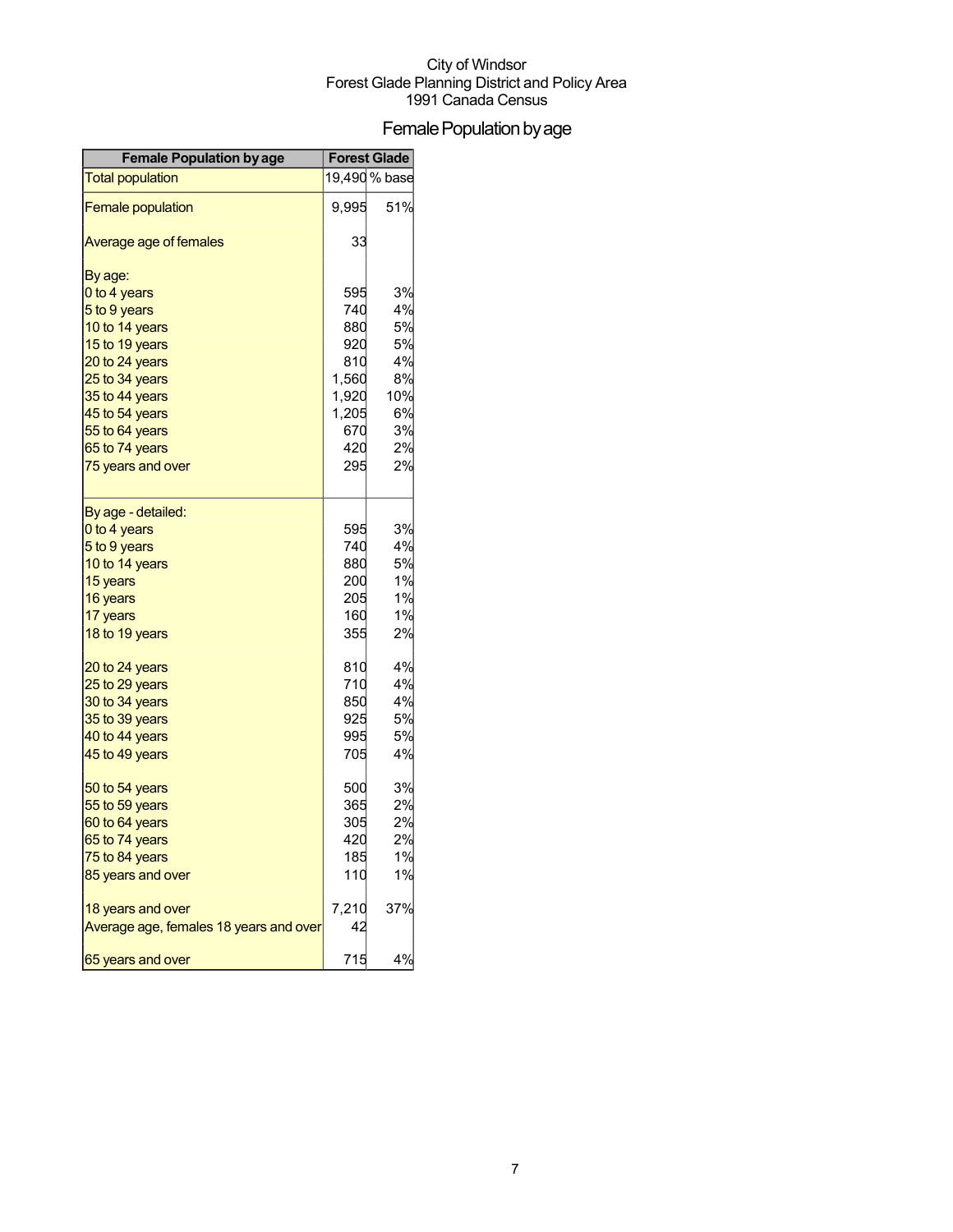## Family Structure and Children

| <b>Family Structure and Children Forest Glade</b> |       |              |
|---------------------------------------------------|-------|--------------|
| <b>Total census families</b>                      |       | 5,265 % base |
| By family structure:                              |       |              |
| <b>Total husband-wife families</b>                | 4,355 | 83%          |
| With no children at home                          | 1,190 | 23%          |
| With children at home                             | 3,150 | 60%          |
| 1 child                                           | 965   | 18%          |
| 2 children                                        | 1,455 | 28%          |
| 3 or more children                                | 725   | 14%          |
| Families - now-married couples                    | 4,090 | 78%          |
| With no children at home                          | 1,070 | 20%          |
| With children at home                             | 2,990 | 57%          |
| 1 child                                           | 905   | 17%          |
| 2 children                                        | 1,400 | 27%          |
| 3 or more children                                | 705   | 13%          |
| Families - common-law couples                     | 265   | 5%           |
| With no children at home                          | 120   | 2%           |
| With children at home                             | 160   | 3%           |
| 1 child                                           | 60    | 1%           |
| 2 children                                        | 55    | 1%           |
| 3 or more children                                | 20    | 0%           |
| Lone-parent families                              | 935   | 18%          |
| Lone male parent                                  | 160   | 3%           |
| 1 child at home                                   | 60    | 1%           |
| 2 children at home                                | 45    | 1%           |
| 3 or more children at home                        | 30    | 1%           |
| Lone female parent                                | 780   | 15%          |
| 1 child at home                                   | 400   | 8%           |
| 2 children at home                                | 280   | <b>5%</b>    |
| 3 or more children at home                        | 70    | 1%           |
| <b>Total children at home</b>                     |       | 7,730 % base |
| By age of children:                               |       |              |
| $0 - 5$ years                                     | 1,425 | 18%          |
| $6 - 14$ years                                    | 3,055 | 40%          |
| 15 - 17 years                                     | 1,135 | 15%          |
|                                                   | 1,700 | 22%          |
| 18 - 24 years                                     |       | 5%           |
| 25 years and over                                 | 420   |              |
| Average children per family                       | 1.5   |              |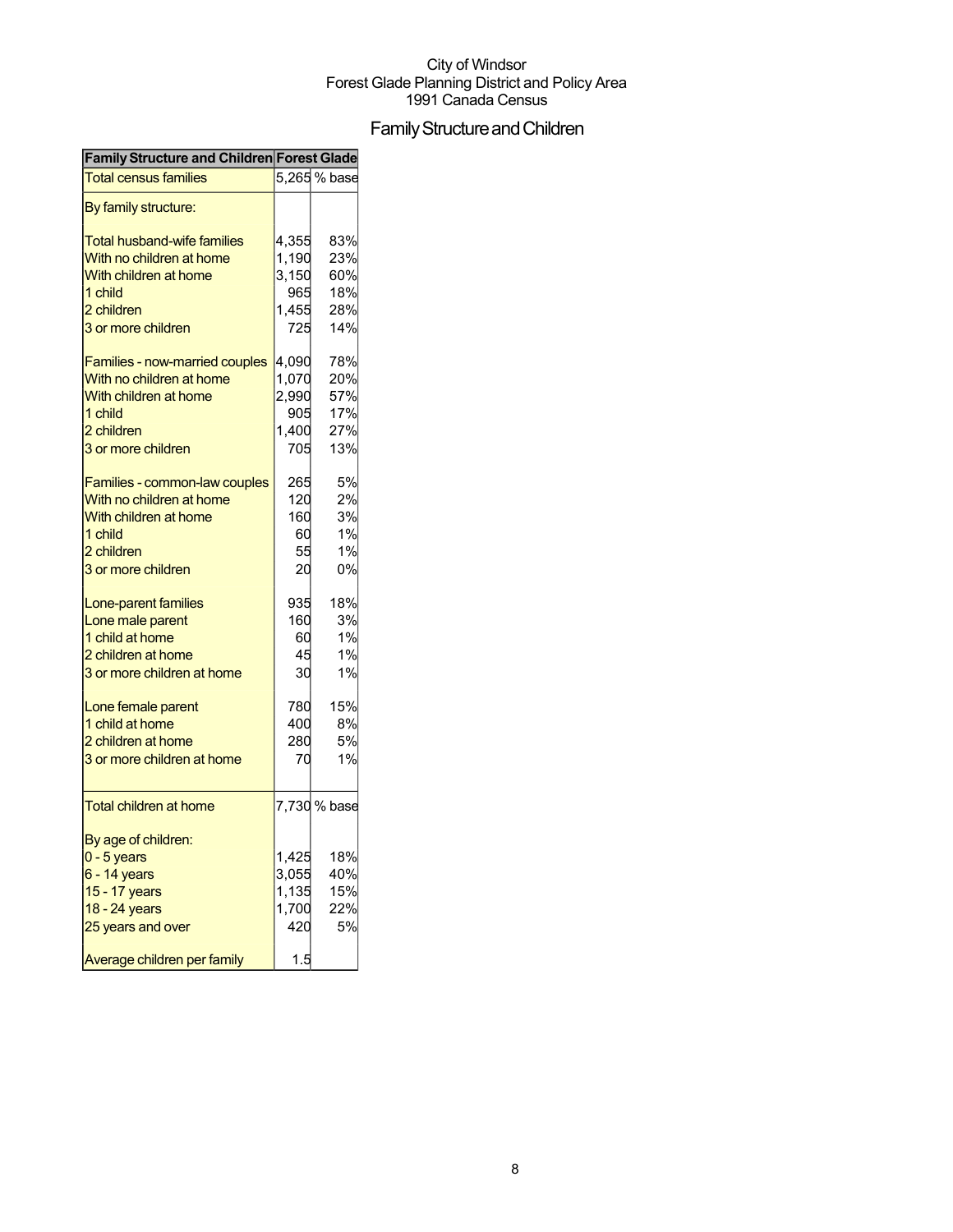## Households and Marital Status

| <b>Households and Marital Status</b>                     |        | <b>Forest Glade</b> |
|----------------------------------------------------------|--------|---------------------|
| <b>Private households</b>                                |        | 6,380 % base        |
|                                                          |        |                     |
| By size of household:                                    |        |                     |
| 1 person                                                 | 995    | 16%                 |
| 2 persons                                                | 1,625  | 25%                 |
| 3 persons                                                | 1,335  | 21%                 |
| 4 - 5 persons                                            | 2,195  | 34%                 |
| 6 or more persons                                        | 235    | 4%                  |
|                                                          |        |                     |
| By number of census families:                            |        |                     |
| Non-family households                                    | 1,210  | 19%                 |
| <b>Family households</b>                                 | 5,195  | 81%                 |
| 1 census family                                          | 5,120  | 80%                 |
| 2 or more census families                                | 75     | 1%                  |
| Persons in private households                            | 19,300 |                     |
| Average persons per household                            |        |                     |
| Census families in private<br>households                 |        | 5,265 % base        |
|                                                          |        |                     |
| By size of census family:                                |        |                     |
| 2 persons                                                | 1,680  | 32%                 |
| 3 persons                                                | 1,310  | 25%                 |
| 4 persons                                                | 1,535  | 29%                 |
| 5 or more persons                                        | 745    | 14%                 |
|                                                          |        |                     |
| <b>Total population</b>                                  |        | 19,490 % base       |
| By marital status, for persons 15 years of age and over: |        |                     |
| Single (never married)                                   | 4,475  | 23%                 |
| <b>Married</b>                                           | 8,340  | 43%                 |
| Widowed                                                  | 675    | 3%                  |
| <b>Divorced</b>                                          | 1,015  | 5%                  |
| Separated                                                | 425    | 2%                  |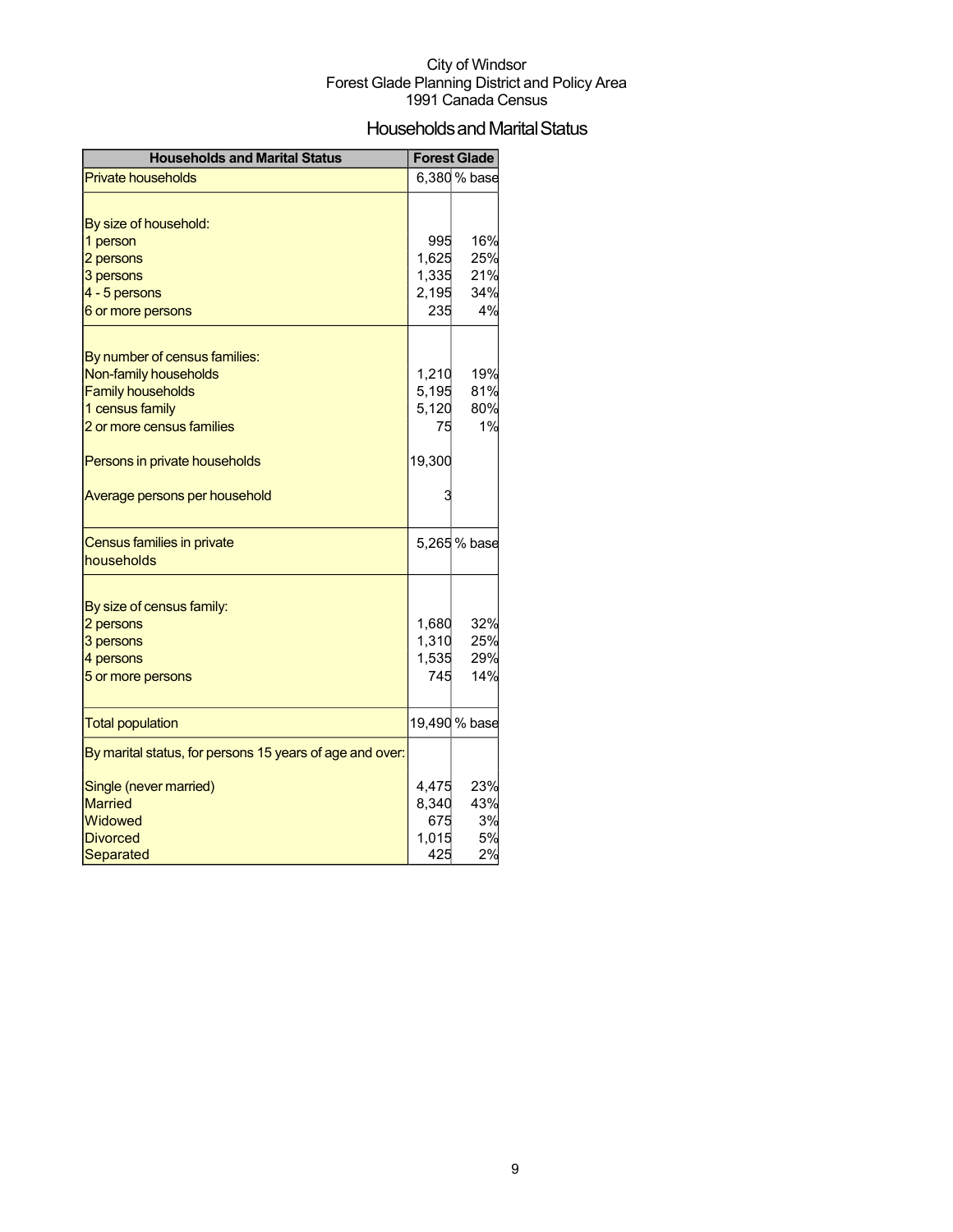## Family Status and Family Size

| <b>Family Status and Family Size</b>                                                                                                                                  |                                          | <b>Forest Glade</b>            |
|-----------------------------------------------------------------------------------------------------------------------------------------------------------------------|------------------------------------------|--------------------------------|
| Persons in private households                                                                                                                                         |                                          | 19,285 % base                  |
| By living arrangements:<br>Number of non-family persons<br><b>Living with relatives</b><br>Living with non-relatives only<br><b>Living alone</b>                      | 1,930<br>510<br>410<br>1,010             | 10%<br>3%<br>2%<br>5%          |
| Number of family persons                                                                                                                                              | 17,370                                   | 90%                            |
| Average persons per family                                                                                                                                            | 3.3                                      |                                |
| Persons 65+ years in househlds                                                                                                                                        |                                          | 1,015% base                    |
| By living arrangements:<br>Number of non-family persons<br><b>Living with relatives</b><br>Living with non-relatives only<br>Living alone<br>Number of family persons | 410<br>150<br>10<br>245<br>605           | 40%<br>15%<br>1%<br>24%<br>60% |
| Economic families in househlds                                                                                                                                        |                                          | 5,290 % base                   |
| By size of economic family:<br>2 persons<br>3 persons<br>4 persons<br>5 or more persons<br>Persons in economic families                                               | 1,570<br>1,305<br>1,540<br>870<br>17,890 | 30%<br>25%<br>29%<br>16%       |
| Average persons per economic family                                                                                                                                   | 3.4                                      |                                |
| <b>Total unattached individuals</b>                                                                                                                                   | 1,390                                    |                                |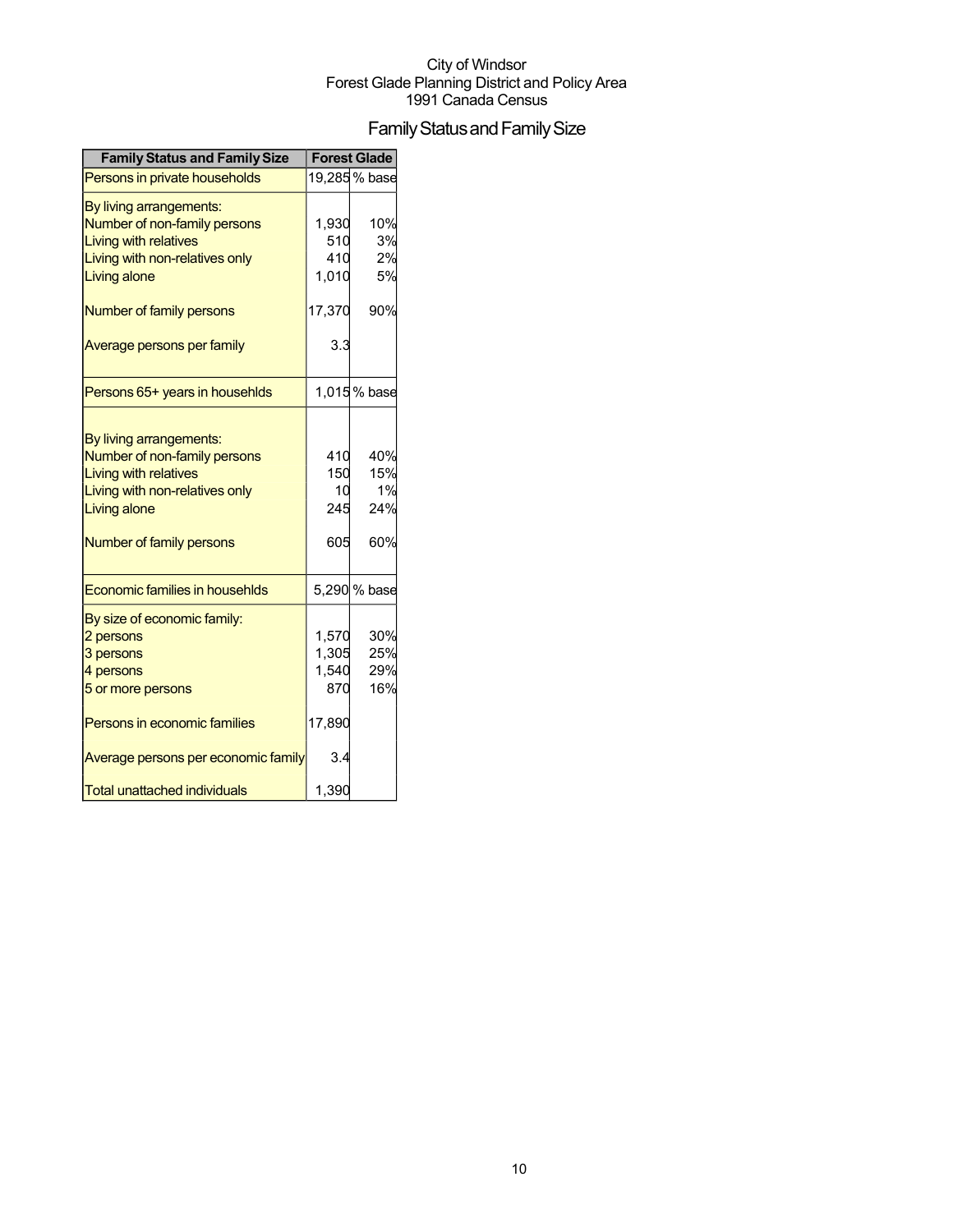## Dwellings

| <b>Dwellings</b>               | <b>Forest Glade</b> |              |
|--------------------------------|---------------------|--------------|
| <b>Occupied dwellings</b>      |                     | 6,410 % base |
| By tenure:                     |                     |              |
| Rented                         | 2,210               | 34%          |
| Owned                          | 4,190               | 65%          |
| <b>Band housing</b>            |                     | 0%           |
| By dwelling type:              |                     |              |
| Single-detached house          | 3,115               | 49%          |
| Semi-detached house            | 595                 | 9%           |
| <b>Row house</b>               | 1,375               | 21%          |
| Apartment, detached duplex     | 10                  | 0%           |
| Apartment less than 5 storey   | 875                 | 14%          |
| Apartment 5 or more storeys    | 410                 | 6%           |
| Other single attached house    | 10                  | 0%           |
| <b>Movable dwelling</b>        | 0                   | 0%           |
| Average rooms per dwelling     | 6.7                 |              |
| Average bedrooms per dwelling  | 2.8                 |              |
| Average persons per room       | 0.4                 |              |
| By period of construction      |                     |              |
| Before 1946                    | 105                 | 2%           |
| 1946 - 1960                    | 270                 | 4%           |
| 1961 - 1970                    | 955                 | 15%          |
| 1971 - 1980                    | 4,190               | 65%          |
| 1981 - 1985                    | 340                 | 5%           |
| 1986 - 1991                    | 500                 | 8%           |
| <b>Condition of dwelling:</b>  |                     |              |
| Regular maintenance            | 4,970               | 78%          |
| Minor repairs needed           | 1,160               | 18%          |
| Major repairs needed           | 265                 | 4%           |
| Owner one-family households    |                     | 3,285% base  |
| Average value of dwellings     | \$102,919           |              |
| Owner expenses:                |                     |              |
| Average major monthly payments | \$718               |              |
| Payments > 30% of income       | 355                 | 11%          |
| Tenant one-family households   |                     | 1,415% base  |
| Tenant expenses:               |                     |              |
| Average gross monthly rent     | \$577               |              |
| Rent > 30% of income           | 425                 | 30%          |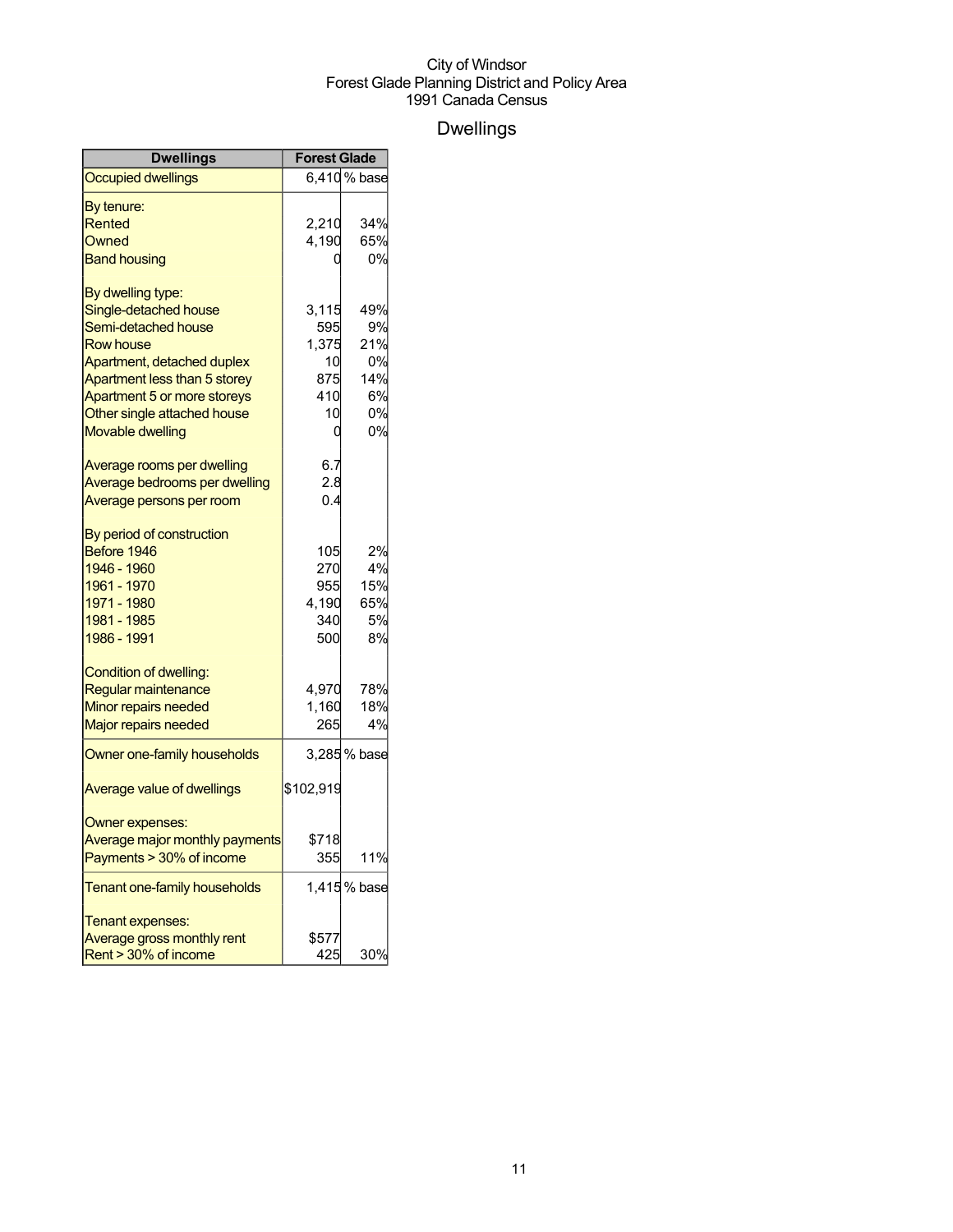## Language-Mothertongue

| Language - Mother tongue            | <b>Forest Glade</b> |               |
|-------------------------------------|---------------------|---------------|
| <b>Total responses</b>              |                     | 19,470 % base |
|                                     |                     |               |
| <b>Total single responses</b>       | 18,500              | 95%           |
| <b>Total official languages</b>     | 14,615              | 75%           |
| <b>English</b>                      | 13,730              | 71%           |
| French                              | 885                 | 5%            |
| <b>Total non-official languages</b> | 3,885               | 20%           |
| Arabic                              | 310                 | 2%            |
| <b>Bulgarian</b>                    | 5                   | 0%            |
| <b>Chinese</b>                      | 155                 | 1%            |
| Dutch                               | 20                  | 0%            |
| <b>Finnish</b>                      | 35                  | 0%            |
| German                              | 175                 | 1%            |
| Greek                               | 145                 | 1%            |
| Hungarian                           | 135                 | 1%            |
| Italian                             | 660                 | 3%            |
| Polish                              | 290                 | 1%            |
| Portuguese                          | 30                  | 0%            |
| Punjabi                             | 150                 | 1%            |
| <b>Russian</b>                      | 10                  | 0%            |
| <b>Spanish</b>                      | 70                  | 0%            |
| Tagalog (Pilipino)                  | 145                 | 1%            |
| <b>Ukrainian</b>                    | 70                  | 0%            |
| Vietnamese                          | 10                  | 0%            |
| <b>Major aboriginal languages</b>   | 0                   | 0%            |
| Languages other than above          | 1,490               | 8%            |
| <b>Total multiple responses</b>     | 970                 | 5%            |
| <b>English and French</b>           | 185                 | 1%            |
| English and non-official language   | 725                 | 4%            |
| French and non-official language    | 5                   | 0%            |
| English, French and other language  | 20                  | 0%            |
| Non-official languages              | 20                  | 0%            |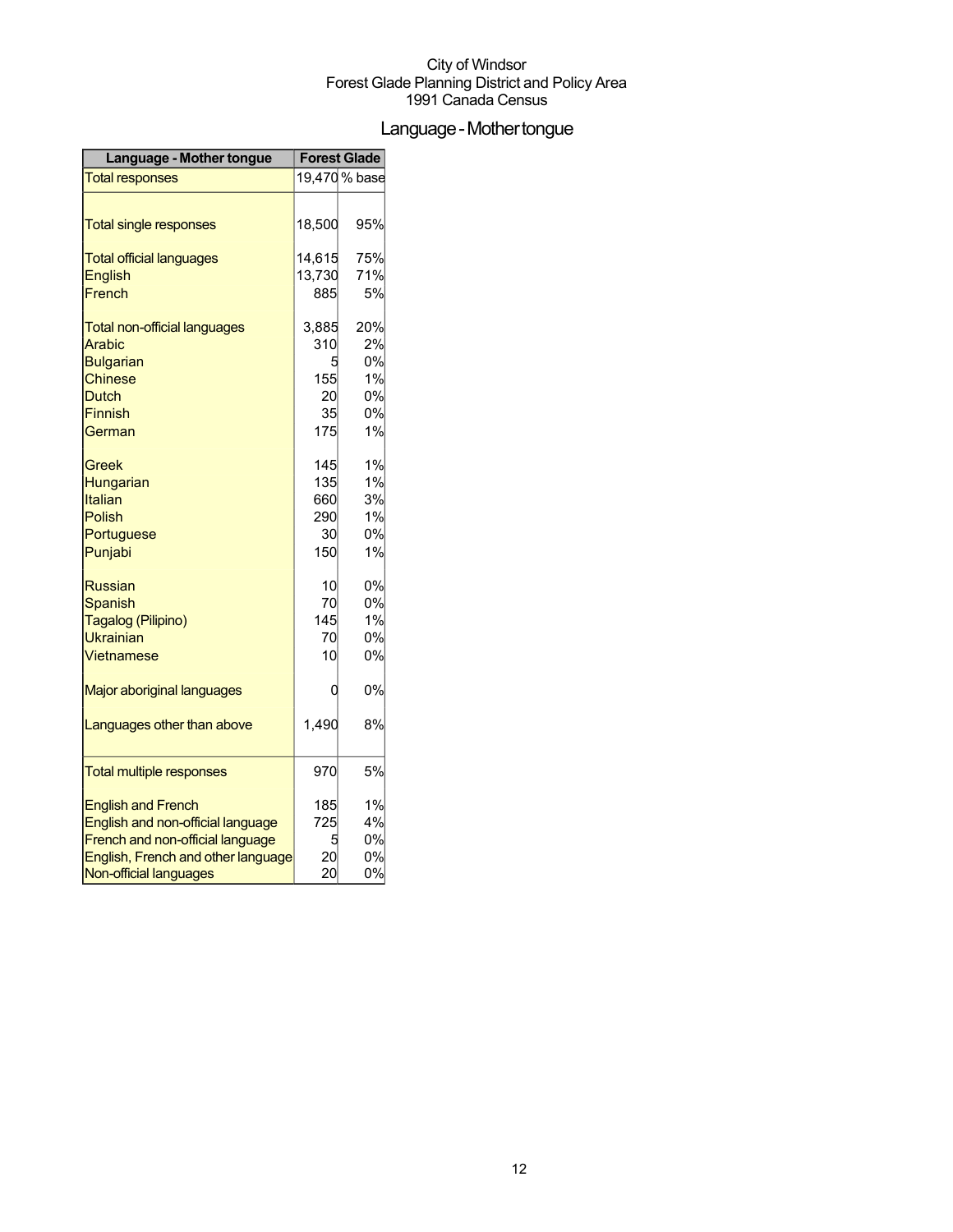## Language-Homelanguage

| Language - Home language Forest Glade |        |               |
|---------------------------------------|--------|---------------|
| <b>Total responses</b>                |        | 19,355 % base |
| <b>Total single responses</b>         | 18,810 | 97%           |
| <b>Total official languages</b>       | 16,120 | 83%           |
| English                               | 15,795 | 82%           |
| French                                | 325    | 2%            |
| <b>Total non-official languages</b>   | 2,690  | 14%           |
| Arabic                                | 260    | 1%            |
| Armenian                              | 35     | 0%            |
| <b>Chinese</b>                        | 230    | 1%            |
| <b>Creoles</b>                        |        | 0%            |
| Croatian                              | 265    | 1%            |
| Dutch                                 | C      | 0%            |
| German                                | 45     | 0%            |
| Greek                                 | 105    | 1%            |
| Gujarati                              | 65     | 0%            |
| Hungarian                             | 50     | 0%            |
| Hindi                                 | 10     | 0%            |
| Italian                               | 410    | 2%            |
| Japanese                              |        | 0%            |
| Khmer (Cambodian)                     |        | 0%            |
| Korean                                |        | 0%            |
| Portuguese                            |        | 0%            |
| Persian (Farsi)                       | 35     | 0%            |
| Polish                                | 265    | 1%            |
| Punjabi                               | 130    | 1%            |
| Romanian                              | 110    | 1%            |
| <b>Russian</b>                        | C      | 0%            |
| Spanish                               | 60     | 0%            |
| Tagalog (Pilipino)                    | 65     | 0%            |
| Tamil                                 | C      | 0%            |
| <b>Ukrainian</b>                      |        | 0%            |
| Urdu                                  |        | 0%            |
| Vietnamese                            |        | 0%            |
| Major aboriginal languages            |        | 0%            |
| Languages other than above            | 500    | 3%            |
| <b>Total multiple responses</b>       | 545    | 3%            |
|                                       |        |               |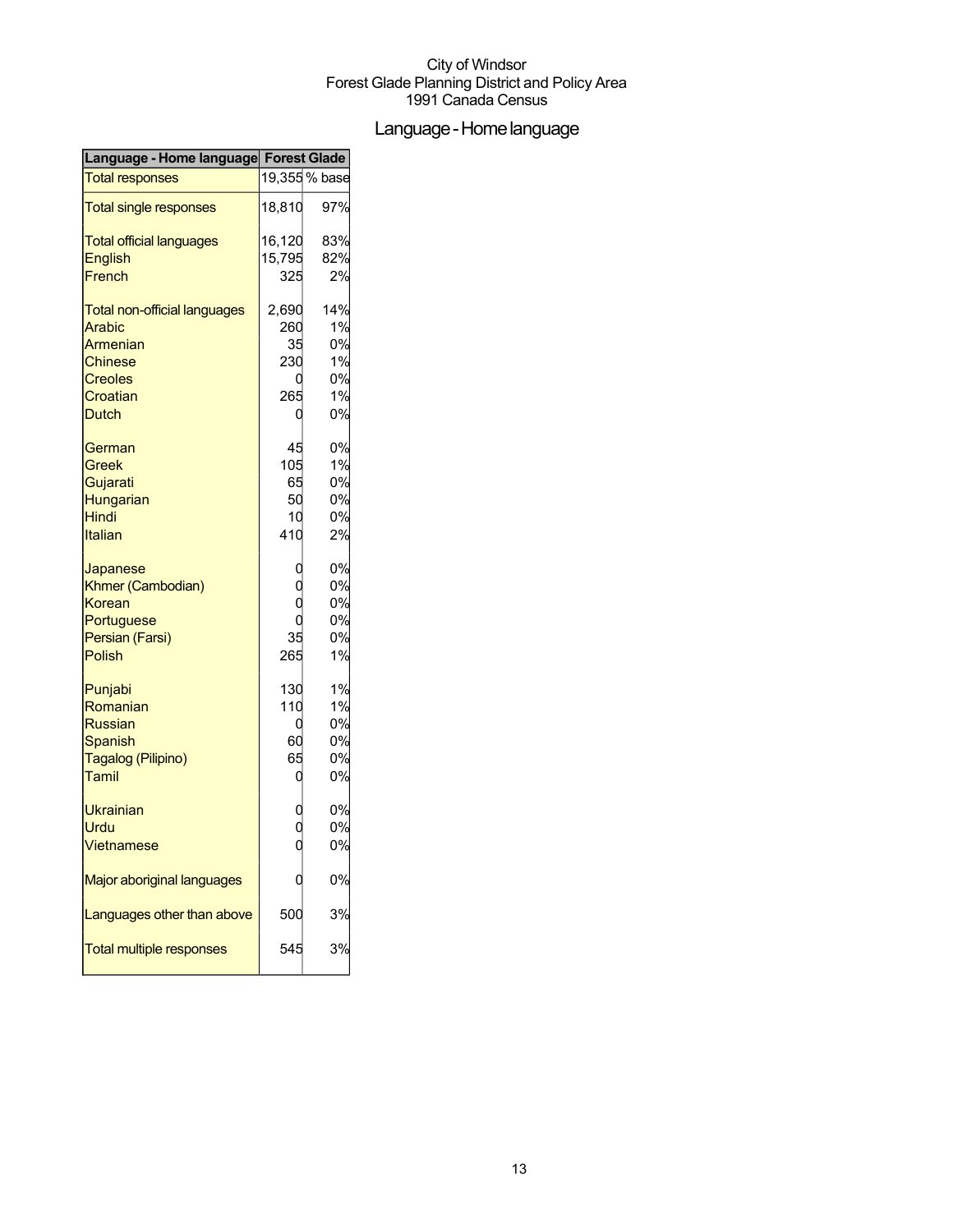## Language - Knowledge of

| Language - Knowledge of Forest Glade |        |               |
|--------------------------------------|--------|---------------|
| <b>Total population</b>              |        | 19,490 % base |
|                                      |        |               |
| <b>Official languages:</b>           |        |               |
| <b>English only</b>                  | 17,045 | 87%           |
| <b>French only</b>                   | 20     | 0%            |
| <b>Both English and French</b>       | 1,945  | 10%           |
| <b>Neither English nor French</b>    | 295    | 2%            |
| Non-official languages:              |        |               |
| Armenian                             | 30     | 0%            |
| Arabic                               | 465    | 2%            |
| <b>Chinese</b>                       | 290    | 1%            |
| Cree                                 | 0      | 0%            |
| <b>Creoles</b>                       | 10     | 0%            |
| Croatian                             | 480    | 2%            |
|                                      |        |               |
| Dutch                                | 20     | 0%            |
| <b>Finnish</b>                       | 25     | 0%            |
| German                               | 335    | 2%            |
| Greek                                | 220    | 1%            |
| Gujarati                             | 90     | 0%            |
| <b>Hebrew</b>                        | 0      | 0%            |
| Hindi                                | 105    | 1%            |
| Hungarian                            | 185    | 1%            |
| <b>Italian</b>                       | 1,110  | 6%            |
| Japanese                             |        | 0%            |
| Korean                               | C      | 0%            |
| Persian (Farsi)                      | 50     | 0%            |
| <b>Polish</b>                        | 370    | 2%            |
| Portuguese                           | 10     | 0%            |
| Punjabi                              | 215    | 1%            |
| Romanian                             | 140    | 1%            |
| <b>Russian</b>                       | 55     | 0%            |
| Spanish                              | 195    | 1%            |
|                                      |        |               |
| Tagalog (Pilipino)                   | 245    | 1%            |
| Tamil                                | 10     | 0%            |
| <b>Ukrainian</b>                     | 85     | 0%            |
| Urdu                                 | 35     | 0%            |
| <b>Vietnamese</b>                    | 20     | 0%            |
| Yiddish                              | C      | 0%            |
|                                      |        |               |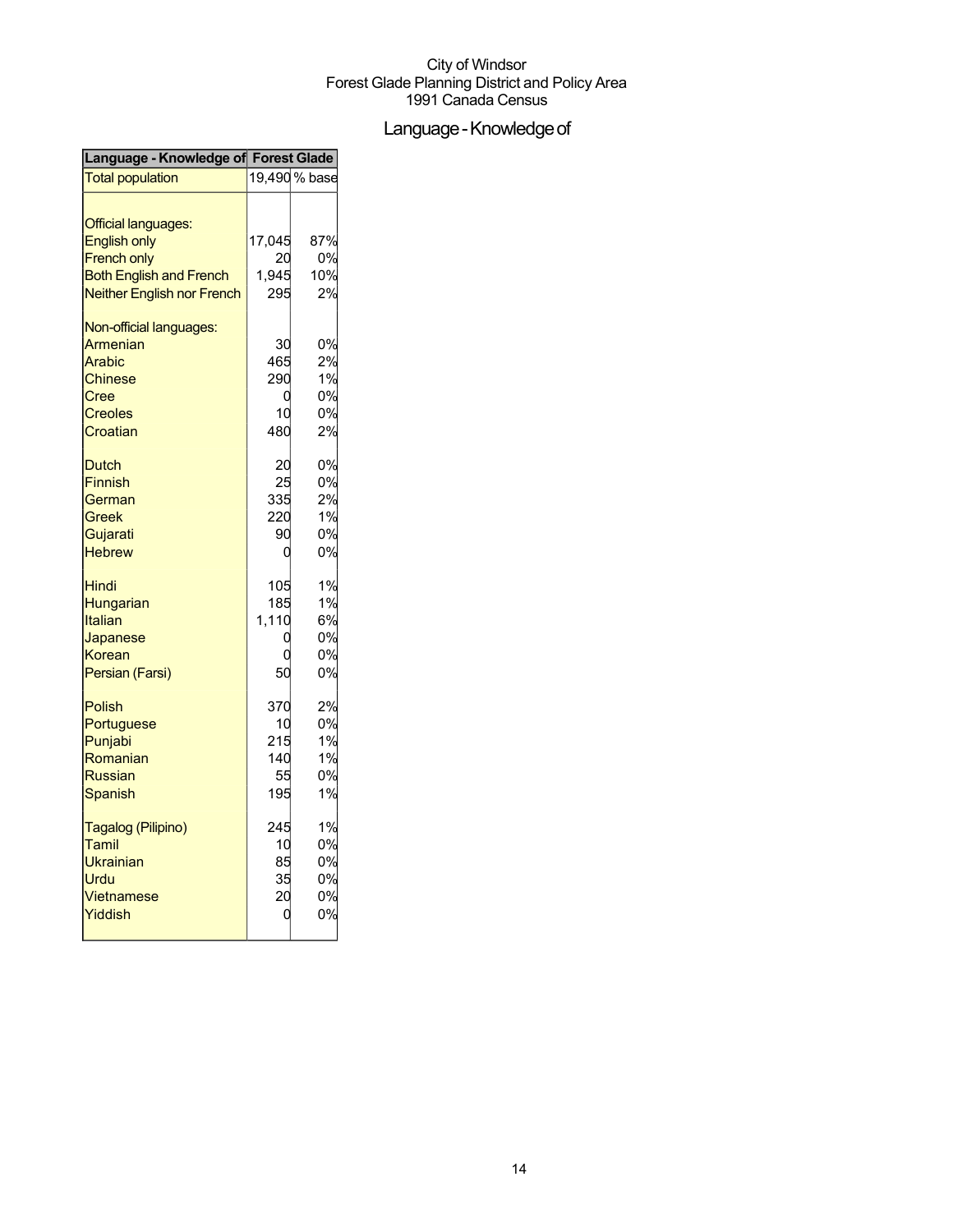## Religion

| <b>Religion</b>             | <b>Forest Glade</b> |               |
|-----------------------------|---------------------|---------------|
| <b>Total population</b>     |                     | 19,490 % base |
|                             |                     |               |
| Catholic                    | 10,405              | 53%           |
| <b>Roman Catholic</b>       | 10,310              | 53%           |
| <b>Ukrainian Catholic</b>   | 75                  | 0%            |
| Protestant                  | 5,590               | 29%           |
| <b>United Church</b>        | 1,440               | 7%            |
| Anglican                    | 1,265               | 6%            |
| <b>Baptist</b>              | 540                 | 3%            |
| Presbyterian                | 480                 | 2%            |
| Lutheran                    | 295                 | 2%            |
| Pentecostal                 | 345                 | 2%            |
| <b>Mennonite</b>            | 0                   | 0%            |
| <b>Jehovah's Witnesses</b>  | 70                  | 0%            |
| <b>Reformed Bodies</b>      | 60                  | 0%            |
| <b>Salvation Army</b>       | 45                  | 0%            |
| Latter-day Saints (Mormons) | 10                  | 0%            |
| <b>Other Protestant</b>     | 985                 | 5%            |
| <b>Other Religions</b>      | 1,930               | 10%           |
| <b>Eastern Orthodox</b>     | 1,035               | 5%            |
| <b>Jewish</b>               |                     | 0%            |
| Islam                       | 445                 | 2%            |
| <b>Buddhist</b>             | 50                  | 0%            |
| <b>Hindu</b>                | 195                 | 1%            |
| <b>Sikh</b>                 | 180                 | 1%            |
| Other                       | 20                  | 0%            |
| No religious affiliation    | 1,400               | 7%            |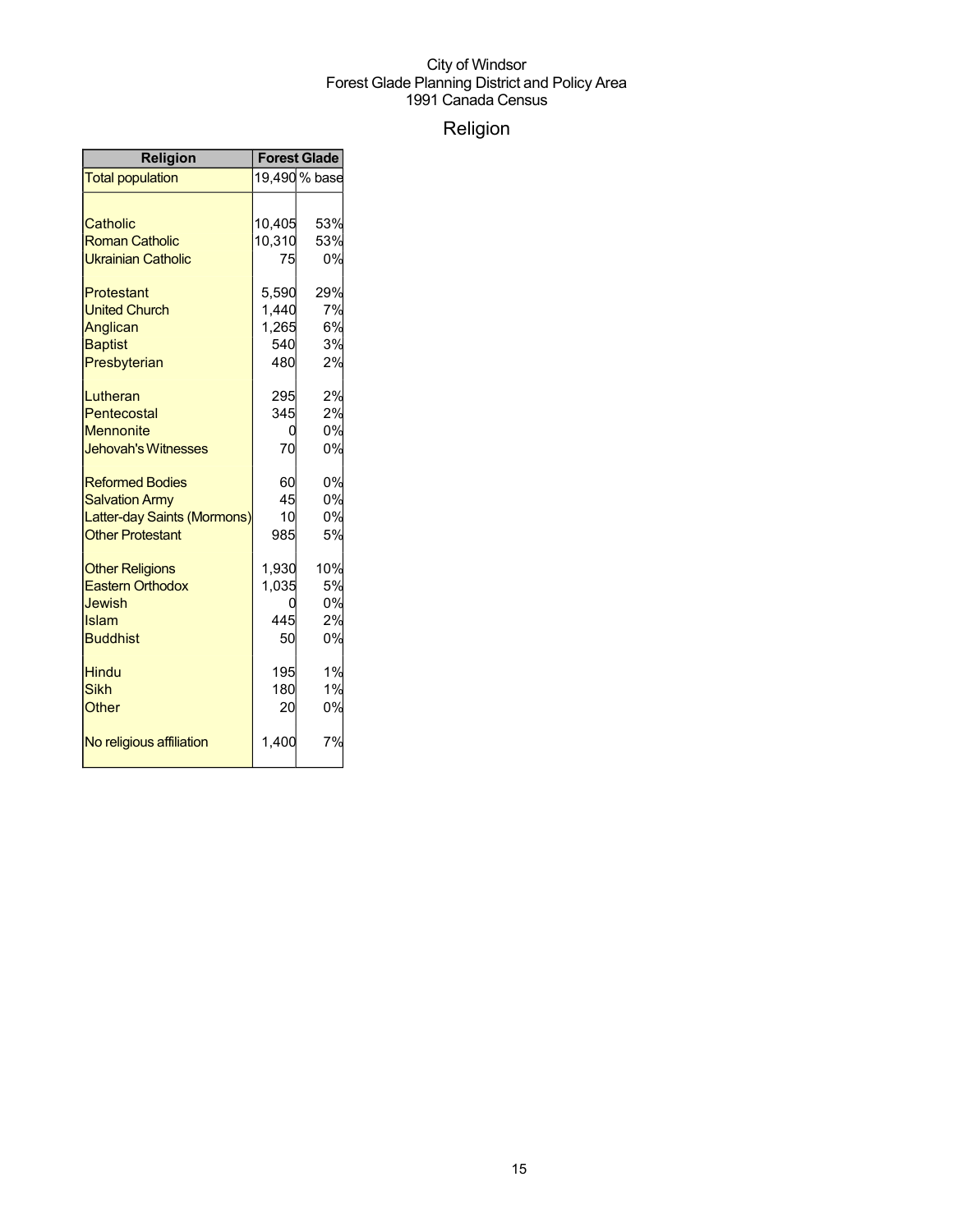## EthnicOrigin

| <b>Ethnic Origin</b>                                                                                                                                              | <b>Forest Glade</b>                                       |                                                 |
|-------------------------------------------------------------------------------------------------------------------------------------------------------------------|-----------------------------------------------------------|-------------------------------------------------|
| <b>Total population</b>                                                                                                                                           |                                                           | 19.490 % base                                   |
| <b>Total single origins</b><br><b>Aboriginal origins</b><br><b>Black origins</b><br><b>British</b><br>English<br><b>Scottish</b><br>Irish<br><b>Other British</b> | 12,320<br>20<br>280<br>3,585<br>2,780<br>460<br>265<br>15 | 63%<br>0%<br>1%<br>18%<br>14%<br>2%<br>1%<br>0% |
| Canadian<br><b>Chinese</b><br>Croatian<br>Danish<br>Dutch (Netherlands)                                                                                           | 120<br>290<br>485<br>15<br>90                             | 1%<br>1%<br>2%<br>0%<br>0%                      |
| East Indian, n.i.e.<br>Filipino<br><b>Finnish</b><br>French<br>German<br>Greek                                                                                    | 405<br>370<br>10<br>1,875<br>435<br>210                   | 2%<br>2%<br>0%<br>10%<br>2%<br>1%               |
| Hungarian (Magyar)<br>Italian<br>Japanese<br>Jewish<br>Korean<br>Lebanese                                                                                         | 175<br>1,370<br>10<br>10<br>315                           | 1%<br>7%<br>0%<br>0%<br>0%<br>2%                |
| Norwegian<br><b>Polish</b><br>Portuguese<br>Spanish<br><b>Swedish</b><br>Ukrainian                                                                                | 420<br>10<br>105                                          | 0%<br>2%<br>0%<br>0%<br>0%<br>1%                |
| <b>Vietnamese</b><br>Yugoslav, n.i.e.                                                                                                                             | ſ<br>325                                                  | 0%<br>2%                                        |
| Other single origins                                                                                                                                              | 1,260                                                     | 6%                                              |
| <b>Total multiple origins</b>                                                                                                                                     | 7,030                                                     | 36%                                             |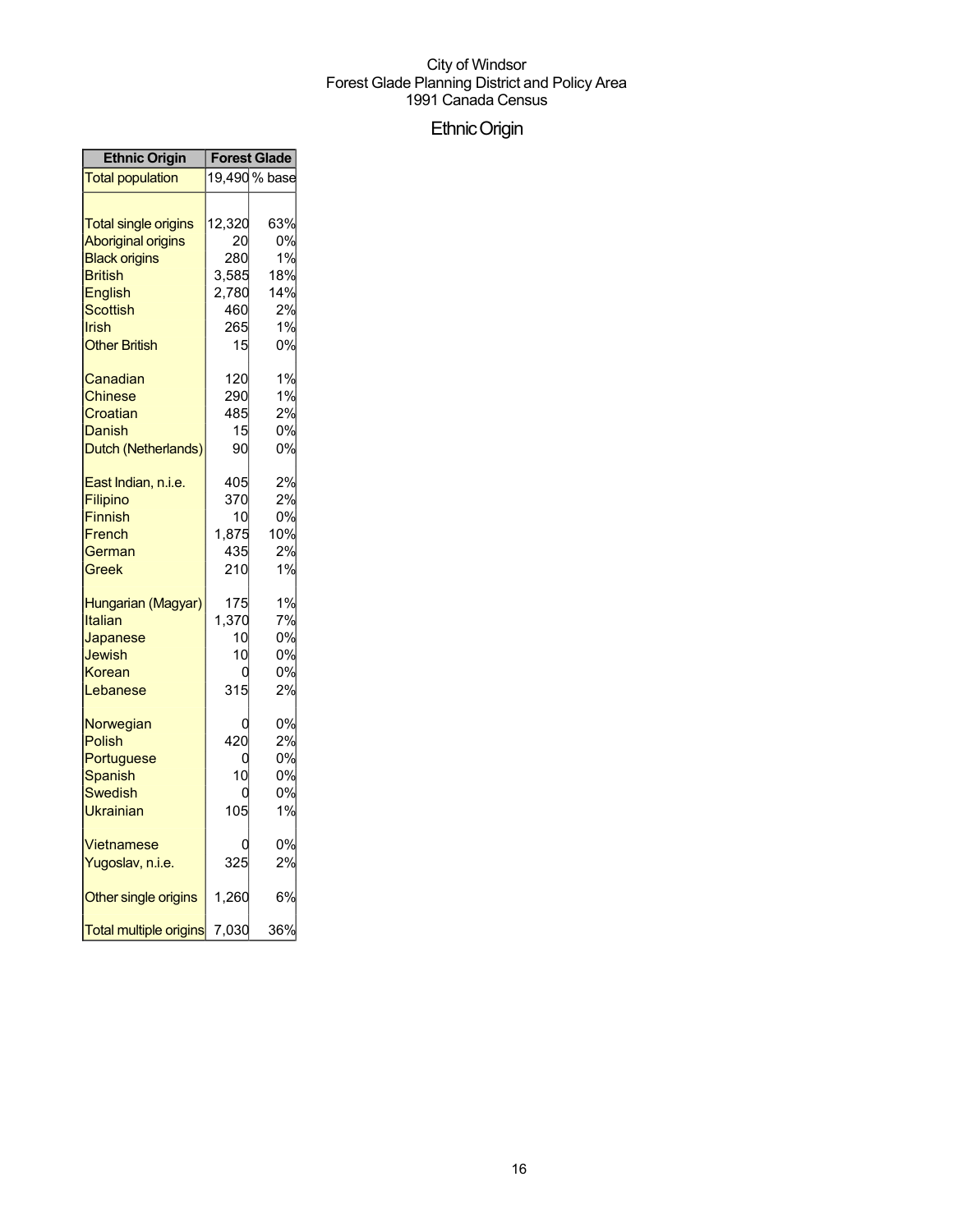## Citizenship and Immigration

| Citizenship and Immigration Forest Glade |        |               |
|------------------------------------------|--------|---------------|
| <b>Total population</b>                  |        | 19,490 % base |
|                                          |        |               |
| <b>Canadian citizens</b>                 | 17,735 | 91%           |
| <b>Citizens other than Canadian</b>      | 1,615  | 8%            |
| Immigration:                             |        |               |
| Non-immigrant population                 | 13,600 | 70%           |
| Born in province of residence            | 12,630 | 65%           |
|                                          |        |               |
| Immigrant population                     | 5,725  | 29%           |
| <b>United States of America</b>          | 440    | 2%            |
| <b>Central and South America</b>         | 90     | 0%            |
| Caribbean and Bermuda                    | 120    | 1%            |
| <b>United Kingdom</b>                    | 965    | 5%            |
| <b>Other Europe</b>                      | 2,665  | 14%           |
| Africa                                   | 175    | 1%            |
| India                                    | 255    | 1%            |
| <b>Other Asia</b>                        | 1,010  | 5%            |
| Oceania & Other                          | 20     | 0%            |
| Non-permanent residents                  | 35     | 0%            |
| <b>Total immigrant population</b>        |        | 5,710% base   |
| Period of immigration:                   |        |               |
| Before 1961                              | 915    | 16%           |
| 1961-1970                                | 1,435  | 25%           |
| 1971-1980                                | 1,870  | 33%           |
| 1981-1991                                | 1,460  | 26%           |
| 1981-1987                                | 760    | 13%           |
| 1988-1991                                | 675    | 12%           |
| Age at immigration:                      |        |               |
| $0 - 4$ years                            | 705    | 12%           |
| 5 - 19 years                             | 1,450  | 25%           |
| 20 years and over                        | 3,540  | 62%           |
|                                          |        |               |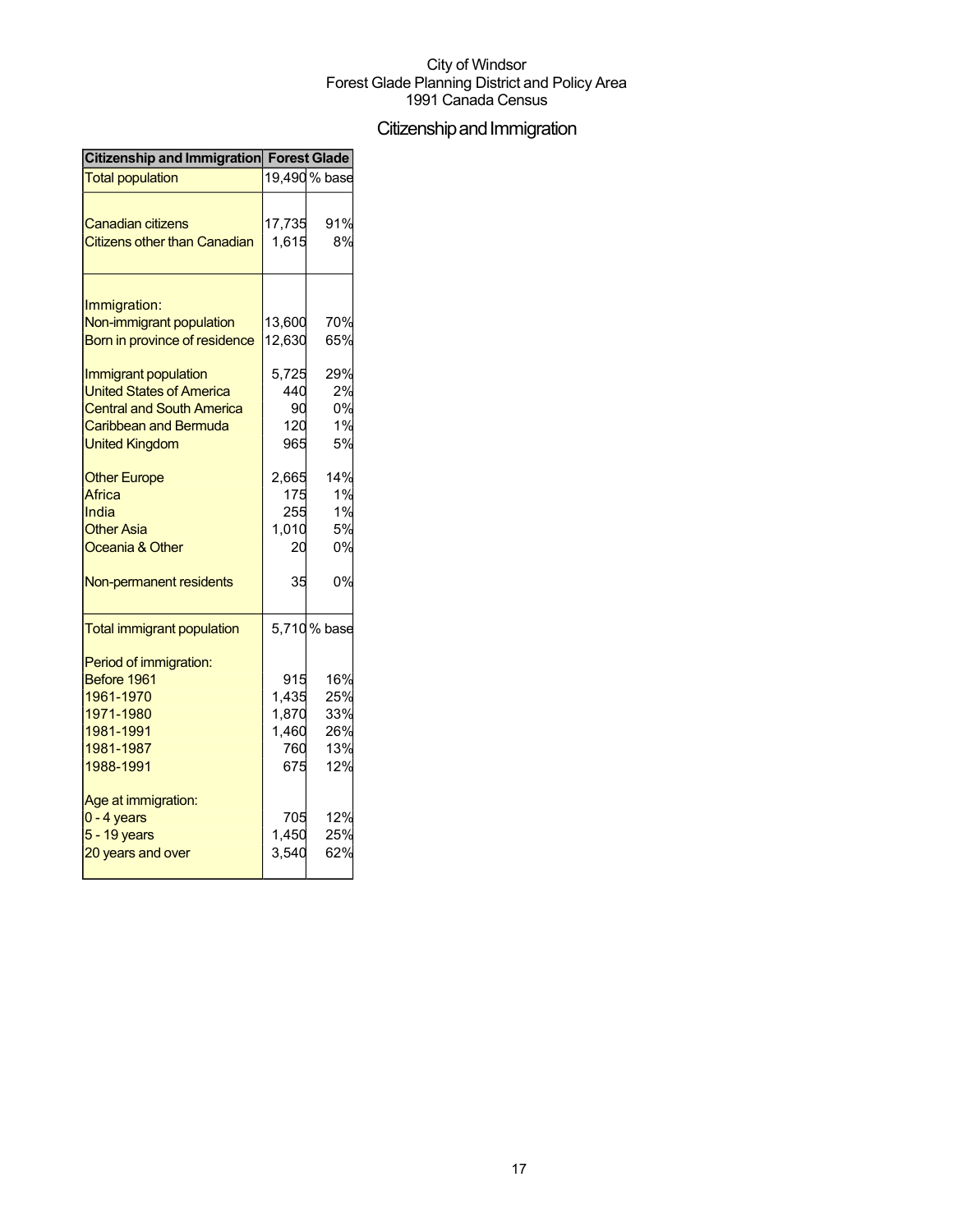## Mobility

| <b>Mobility</b>                           | <b>Forest Glade</b> |              |
|-------------------------------------------|---------------------|--------------|
| One-year mobility status:                 |                     |              |
| Population 1 year and over                |                     | 19,115% base |
| <b>Non-movers</b>                         | 16,520              | 86%          |
| <b>Movers</b>                             | 2,595               | 14%          |
| <b>Intraprovincial movers</b>             | 2,250               | 12%          |
| <b>Interprovincial migrants</b>           | 110                 | 1%           |
| <b>External migrants</b>                  | 225                 | 1%           |
|                                           |                     |              |
| Five-year mobility status:                |                     |              |
| Population 5 years and over 18,210 % base |                     |              |
| Non-movers                                | 10,430              | 57%          |
| <b>Movers</b>                             | 7,775               | 43%          |
| Non-migrants                              | 5,330               | 29%          |
| <b>Migrants</b>                           | 2,425               | 13%          |
| Internal migrants                         | 1,585               | 9%           |
| Intraprovincial migrants                  | 1,275               | 7%           |
| Interprovincial migrants                  | 325                 | 2%           |
| <b>External migrants</b>                  | 830                 | 5%           |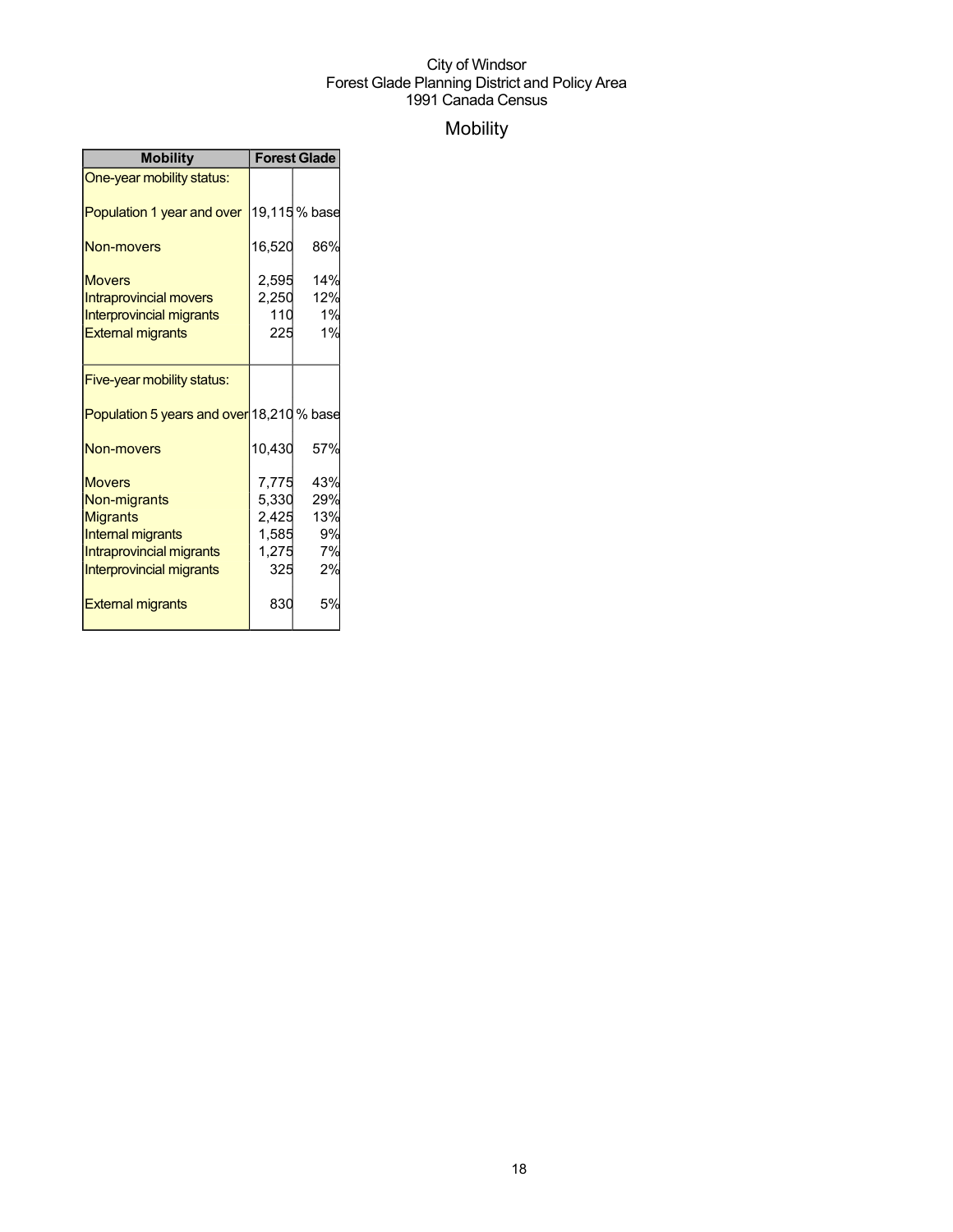### School attendance and Education level

| <b>School attendance and Education level</b>          |       | <b>Forest Glade</b> |
|-------------------------------------------------------|-------|---------------------|
| Population 15 to 24 years                             |       | 3,400 % base        |
| By school attendance:                                 |       |                     |
| Not attending school                                  | 860   | 25%                 |
| <b>Attending school full time</b>                     | 2,255 | 66%                 |
| Attending school part time                            | 280   | 8%                  |
| Population over 15 years                              |       | 14,765 % base       |
| By highest level of schooling:                        |       |                     |
| Less than grade 9                                     | 1,680 | 11%                 |
| Grades 9 to 13                                        | 6,195 | 42%                 |
| No secondary certificate                              | 3,605 | 24%                 |
| With secondary certificate                            | 2,590 | 18%                 |
| Trades certificate or diploma                         | 295   | 2%                  |
| Other non-university                                  | 3,515 | 24%                 |
| <b>Without certificate</b>                            | 1,075 | 7%                  |
| <b>With certificate</b>                               | 2,440 | 17%                 |
| University - without degree                           | 1,650 | 11%                 |
| <b>Without certificate</b>                            | 985   | 7%                  |
| <b>With certificate</b>                               | 650   | 4%                  |
| University - with degree                              | 1,370 | 9%                  |
| Total with postsecondary qualifications               |       | 4,785 % base        |
| Educational, recreational and counselling services    | 455   | 10%                 |
| Fine and applied arts                                 | 245   | 5%                  |
| <b>Humanities and related</b>                         | 195   | 4%                  |
| Social sciences and related                           | 375   | 8%                  |
| Commerce, management and business administration      | 1,080 | 23%                 |
| Agricultural and biological sciences and technologies | 150   | 3%                  |
| Engineering & applied sciences                        | 110   | 2%                  |
| Engineering & applied science technologies and trades | 1,310 | 27%                 |
| Health professions, sciences and technologies         | 640   | 13%                 |
| Mathematics and physical sciences                     | 70    | 1%                  |
| None and all other                                    | 0     | 0%                  |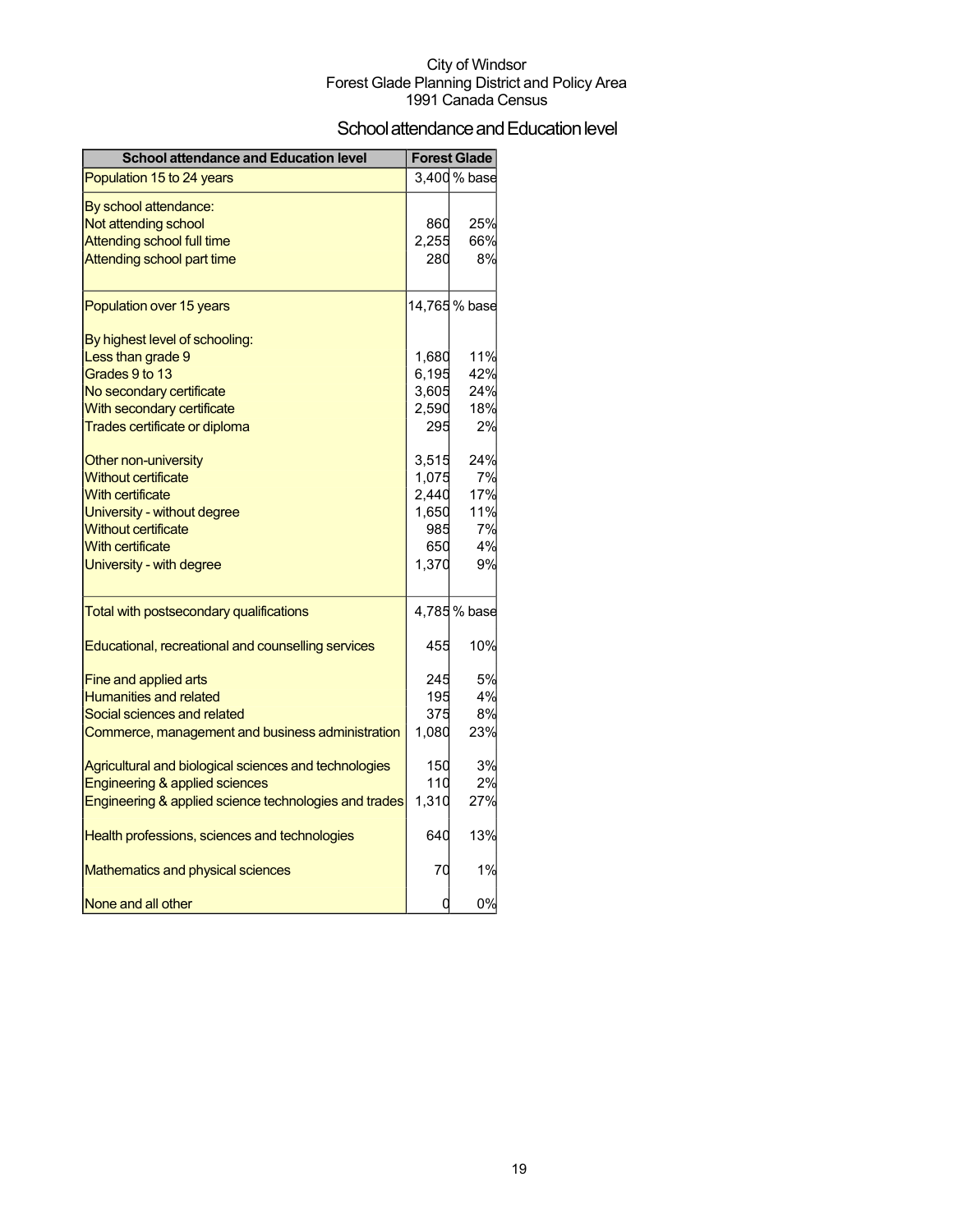## Post-secondary Education by sex

| <b>Post-secondary Education by sex</b>                      |     | <b>Forest Glade</b> |
|-------------------------------------------------------------|-----|---------------------|
| Males with postsecondary qualifications                     |     | 2.430 % base        |
|                                                             |     |                     |
| Educational, recreational and counselling services          | 155 | 6%                  |
| Fine and applied arts                                       | 40  | 2%                  |
| <b>Humanities and related</b>                               | 80  | 3%                  |
| Social sciences and related                                 | 200 | 8%                  |
| Commerce, management and business administration            | 350 | 14%                 |
| Agricultural and biological sciences and technologies       | 65  | 3%                  |
| Engineering & applied sciences                              | 110 | 5%                  |
| Engineering & applied science technologies and trades 1,200 |     | 49%                 |
| Health professions, sciences and technologies               | 65  | 3%                  |
| Mathematics and physical sciences                           | 40  | 2%                  |
| None and all other                                          | ŋ   | 0%                  |
| Females with postsecondary qualifications                   |     | 2,355 % base        |
| Educational, recreational and counselling services          | 300 | 13%                 |
| Fine and applied arts                                       | 205 | 9%                  |
| <b>Humanities and related</b>                               | 115 | 5%                  |
| Social sciences and related                                 | 175 | 7%                  |
| Commerce, management and business administration            | 730 | 31%                 |
| Agricultural and biological sciences and technologies       | 85  | 4%                  |
| Engineering & applied sciences                              | 0   | 0%                  |
| Engineering & applied science technologies and trades       | 110 | 5%                  |
| Health professions, sciences and technologies               | 575 | 24%                 |
| Mathematics and physical sciences                           | 30  | 1%                  |
| None and all other                                          | ŋ   | 0%                  |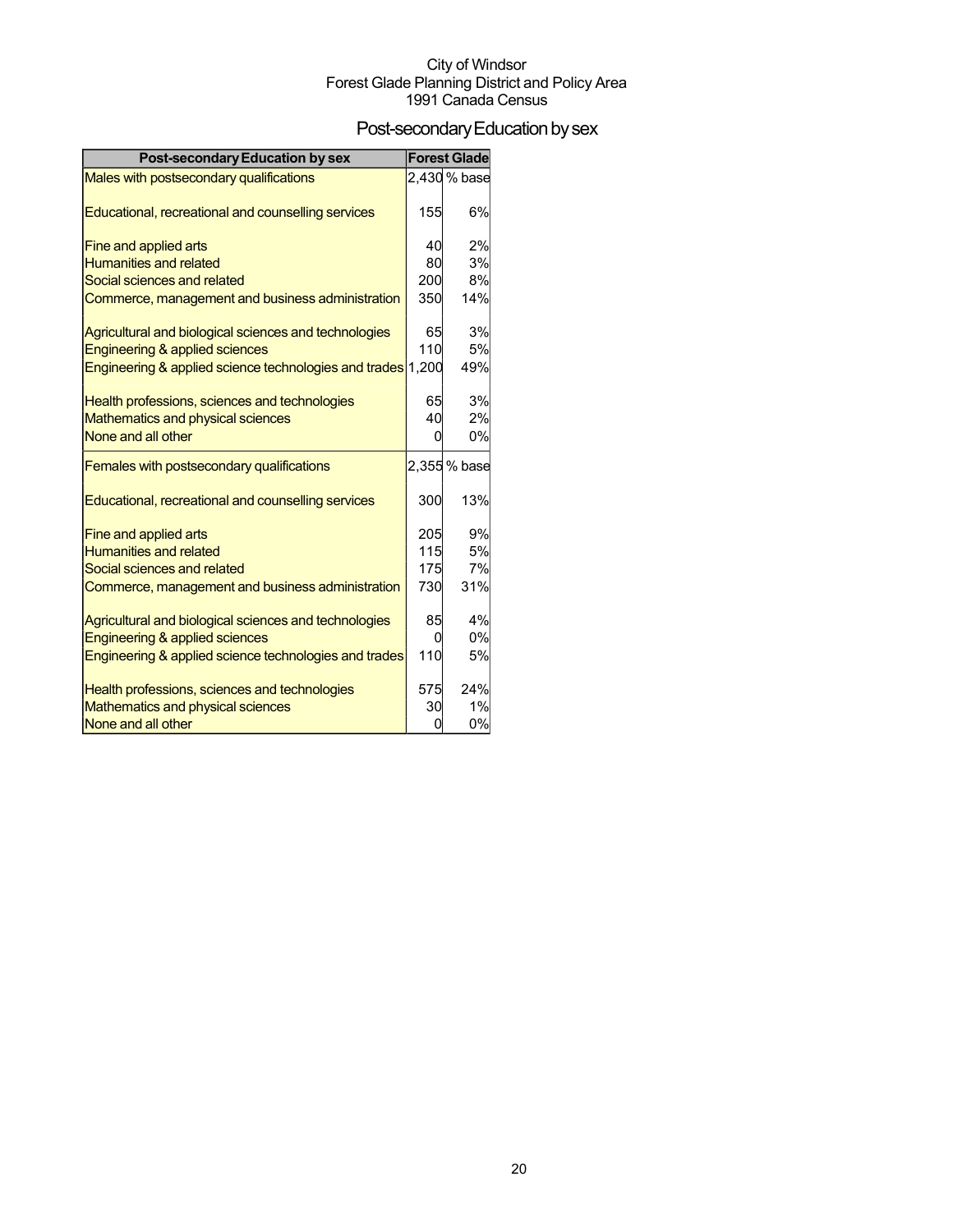## Labour Force

| <b>Labour Force</b>                                | <b>Forest Glade</b> |              |  |
|----------------------------------------------------|---------------------|--------------|--|
| Total 15 years and over 14,780 % base              |                     |              |  |
| In labour force                                    | 10,805              | 73%          |  |
| Employed                                           | 9,420               | 64%          |  |
| <b>Unemployed</b>                                  | 1,375               | 9%           |  |
| Not in the labour force                            | 3,980               | 27%          |  |
| Unemployment rate                                  | 13%                 |              |  |
| <b>Participation rate</b>                          | 73%                 |              |  |
| Total 15-24 years                                  |                     | 3,420 % base |  |
| In labour force                                    | 2,180               | 64%          |  |
| Employed                                           | 1,780               | 52%          |  |
| <b>Unemployed</b>                                  | 425                 | 12%          |  |
| Not in the labour force                            | 1,215               | 36%          |  |
| Unemployment rate                                  | 19%                 |              |  |
| <b>Participation rate</b>                          | 64%                 |              |  |
| <mark>Total 25 years and over</mark> 11,365 % base |                     |              |  |
| In labour force                                    | 8,600               | 76%          |  |
| Employed                                           | 7,640               | 67%          |  |
| <b>Unemployed</b>                                  | 975                 | 9%           |  |
| Not in the labour force                            | 2,750               | 24%          |  |
| Unemployment rate                                  | 11%                 |              |  |
| <b>Participation rate</b>                          | 76%                 |              |  |
|                                                    |                     |              |  |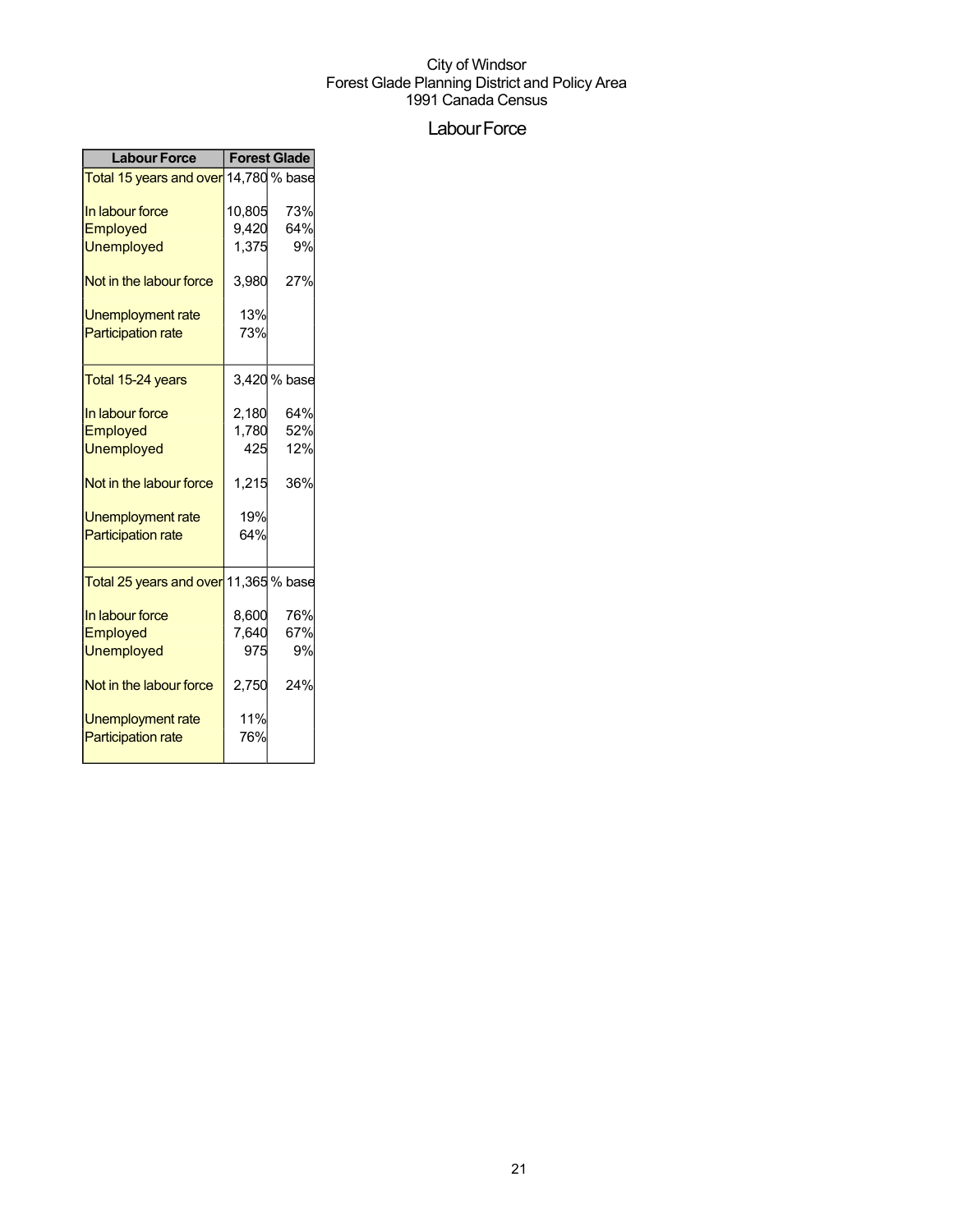## Labour Force - Males

| Labour Force - Males   Forest Glade  |       |              |
|--------------------------------------|-------|--------------|
| Males 15 years and over 7,145 % base |       |              |
| In labour force                      | 5,715 | 80%          |
| Employed                             | 4,910 | 69%          |
| <b>Unemployed</b>                    | 800   | 11%          |
| Not in the labour force              | 1,420 | 20%          |
| Unemployment rate                    | 14%   |              |
| <b>Participation rate</b>            | 80%   |              |
| Males 15-24 years                    |       | 1,670 % base |
| In labour force                      | 1,075 | 64%          |
| Employed                             | 790   | 47%          |
| <b>Unemployed</b>                    | 285   | 17%          |
| Not in the labour force              | 605   | 36%          |
| <b>Unemployment rate</b>             | 27%   |              |
| <b>Participation rate</b>            | 64%   |              |
| Males 25 years and over 5,465 % base |       |              |
| In labour force                      | 4,650 | 85%          |
| Employed                             | 4,120 | 75%          |
| <b>Unemployed</b>                    | 540   | 10%          |
| Not in the labour force              | 815   | 15%          |
| Unemployment rate                    | 12%   |              |
| <b>Participation rate</b>            | 85%   |              |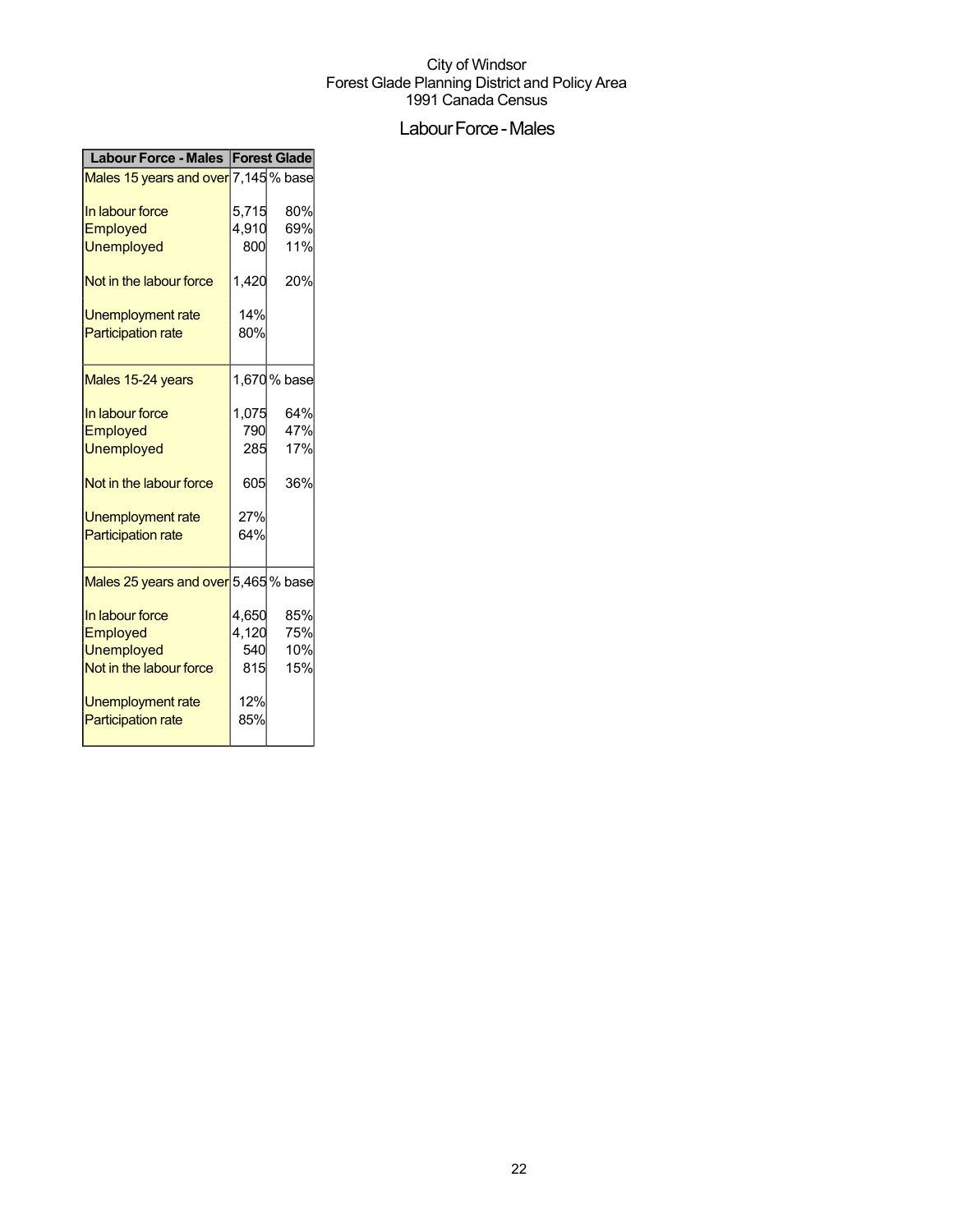## Labour Force - Females

| Labour Force - Females   Forest Glade  |       |              |
|----------------------------------------|-------|--------------|
| Females 15 years and over 7,620 % base |       |              |
| In labour force                        | 5,080 | 67%          |
| Employed                               | 4,515 | 59%          |
| <b>Unemployed</b>                      | 555   | 7%           |
| Not in the labour force                | 2,560 | 34%          |
| Unemployment rate                      | 11%   |              |
| <b>Participation rate</b>              | 67%   |              |
|                                        |       |              |
| Females 15-24 years                    |       | 1,760 % base |
| In labour force                        | 1,115 | 63%          |
| Employed                               | 985   | 56%          |
| <b>Unemployed</b>                      | 155   | 9%           |
| Not in the labour force                | 610   | 35%          |
| <b>Unemployment rate</b>               | 14%   |              |
| <b>Participation rate</b>              | 63%   |              |
|                                        |       |              |
| Females 25 years and over 5,890 % base |       |              |
| In labour force                        | 3,950 | 67%          |
| Employed                               | 3,520 | 60%          |
| <b>Unemployed</b>                      | 450   | 8%           |
| Not in the labour force                | 1,925 | 33%          |
| Unemployment rate                      | 11%   |              |
| <b>Participation rate</b>              | 67%   |              |
|                                        |       |              |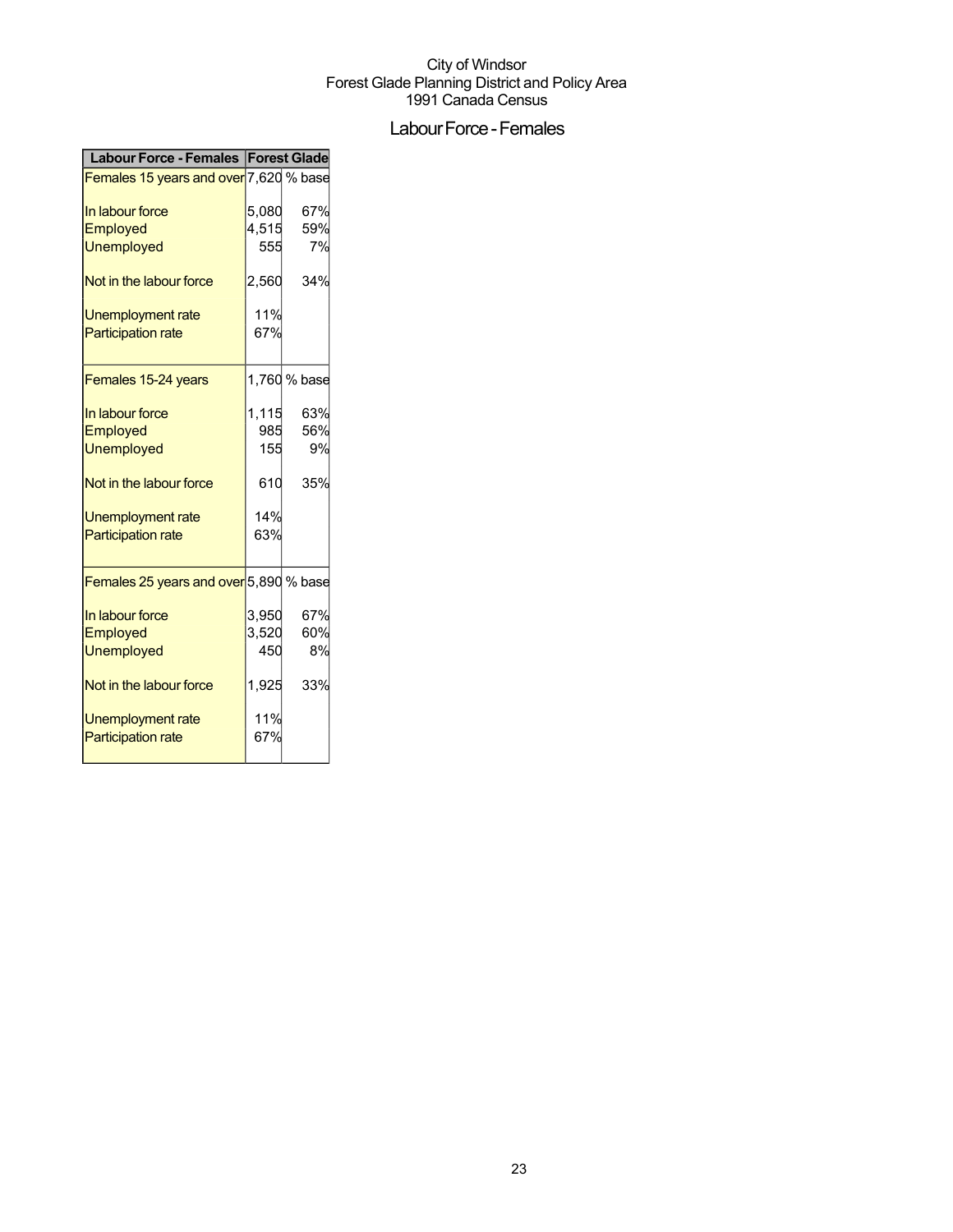## Labour Force - Females with Children

| <b>Labour Force - Females with Children</b>                    |       | <b>Forest Glade</b> |
|----------------------------------------------------------------|-------|---------------------|
| Females, 15 years and older, no children at home               |       | 3,690 % base        |
| In the labour force                                            | 2,225 | 60%                 |
| <b>Employed</b>                                                | 2,000 | 54%                 |
| <b>Unemployed</b>                                              | 230   | 6%                  |
| Not in the labour force                                        | 1,460 | 40%                 |
| Unemployment rate                                              | 10%   |                     |
| <b>Participation rate</b>                                      | 60%   |                     |
| Females 15 years and older with children at home               |       | 3,915 % base        |
| In the labour force                                            | 2,835 | 72%                 |
| Employed                                                       | 2,505 | 64%                 |
| <b>Unemployed</b>                                              | 330   | 8%                  |
| Not in the labour force                                        | 1,085 | 28%                 |
| Unemployment rate                                              | 12%   |                     |
| <b>Participation rate</b>                                      | 72%   |                     |
| Females with children under 6 years only                       |       | 565 % base          |
| In the labour force                                            | 375   | 66%                 |
| Employed                                                       | 295   | 52%                 |
| <b>Unemployed</b>                                              | 50    | 9%                  |
| Not in the labour force                                        | 220   | 39%                 |
| Unemployment rate                                              | 13%   |                     |
| <b>Participation rate</b>                                      | 66%   |                     |
| Females with children under 6 and children six years and older |       | 455 % base          |
| In the labour force                                            | 320   | 70%                 |
| Employed                                                       | 235   | 52%                 |
| <b>Unemployed</b>                                              | 75    | 16%                 |
| Not in the labour force                                        | 170   | 37%                 |
| Unemployment rate                                              | 23%   |                     |
| <b>Participation rate</b>                                      | 70%   |                     |
| Females with children over 6 years only                        |       | 2,915 % base        |
| In the labour force                                            | 2,165 | 74%                 |
| Employed                                                       | 1,945 | 67%                 |
| <b>Unemployed</b>                                              | 210   | 7%                  |
| Not in the labour force                                        | 735   | 25%                 |
| Unemployment rate                                              | 10%   |                     |
| <b>Participation rate</b>                                      | 74%   |                     |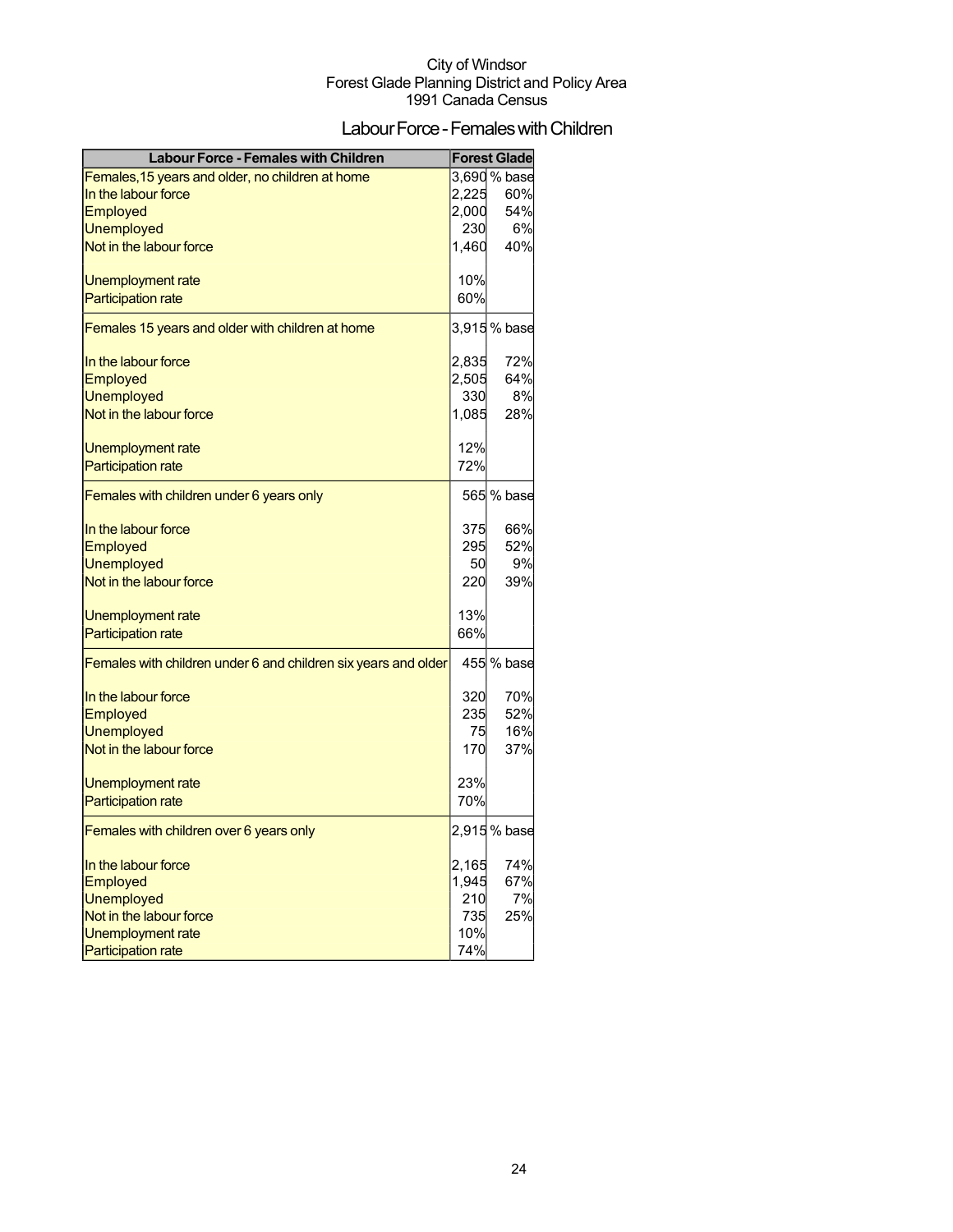## Fertility

| <b>Fertility</b>                                                          |       | <b>Forest Glade</b> |
|---------------------------------------------------------------------------|-------|---------------------|
| Ever-married women 15 years and older, by children ever born 5,670 % base |       |                     |
|                                                                           |       |                     |
| No child                                                                  | 575   | 10%                 |
| 1 child                                                                   | 945   | 17%                 |
| 2 children                                                                | 2,125 | 37%                 |
| 3 children                                                                | 1,130 | 20%                 |
| 4 or more children                                                        | 920   | 16%                 |
| Children ever-born per 1000                                               | 2,306 |                     |
| Ever-married women 15-44 years                                            | 3,335 |                     |
| Children ever-born per 1000                                               | 1,881 |                     |
| Single women 15 years and over                                            | 1,965 |                     |
| Children ever-born per 1000                                               | 128   |                     |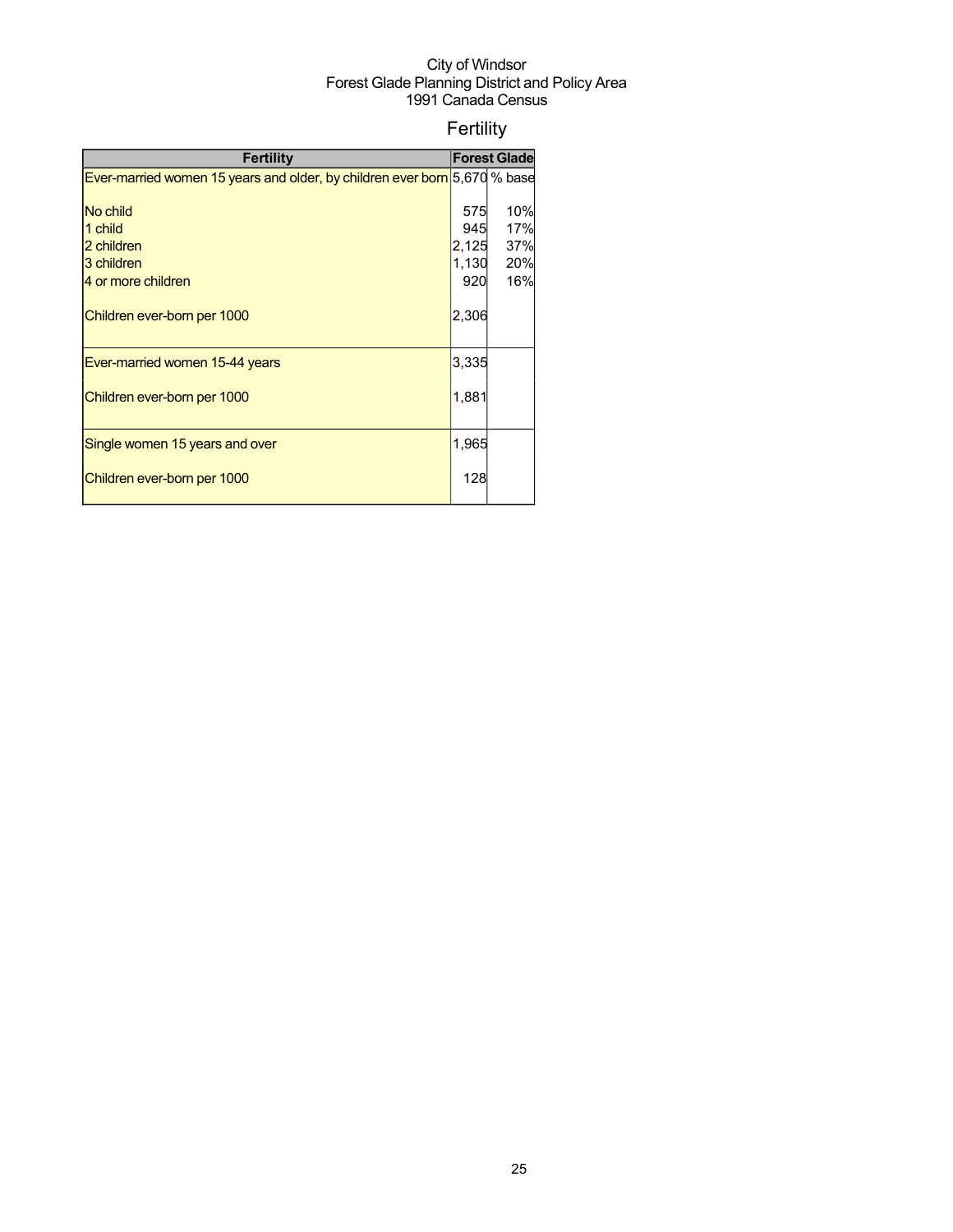## Industry

| <b>Industry</b>                                                  | <b>Forest Glade</b> |     |
|------------------------------------------------------------------|---------------------|-----|
| <mark>Total labour force 15 years and older</mark> 10,780 % base |                     |     |
| <b>Total for all industries</b>                                  | 10,555              | 98% |
| <b>Agriculture and related</b>                                   | 30                  | 0%  |
| <b>Fishing and trapping</b>                                      |                     | 0%  |
| Logging and forestry                                             |                     | 0%  |
| Mining, quarrying & oil wells                                    |                     | 0%  |
| Manufacturing                                                    | 3,480               | 32% |
| Construction                                                     | 360                 | 3%  |
| <b>Transportation and storage</b>                                | 250                 | 2%  |
| <b>Communication and utilities</b>                               | 160                 | 1%  |
| <b>Wholesale trade</b>                                           | 390                 | 4%  |
| <b>Retail trade</b>                                              | 1,675               | 16% |
| <b>Finance and insurance</b>                                     | 360                 | 3%  |
| Real estate and insurance agents                                 | 170                 | 2%  |
| <b>Business service</b>                                          | 335                 | 3%  |
| <b>Government service</b>                                        | 450                 | 4%  |
| <b>Educational service</b>                                       | 675                 | 6%  |
| <b>Health and social service</b>                                 | 890                 | 8%  |
| Accommodation & food service                                     | 790                 | 7%  |
| Other service industries                                         | 490                 | 5%  |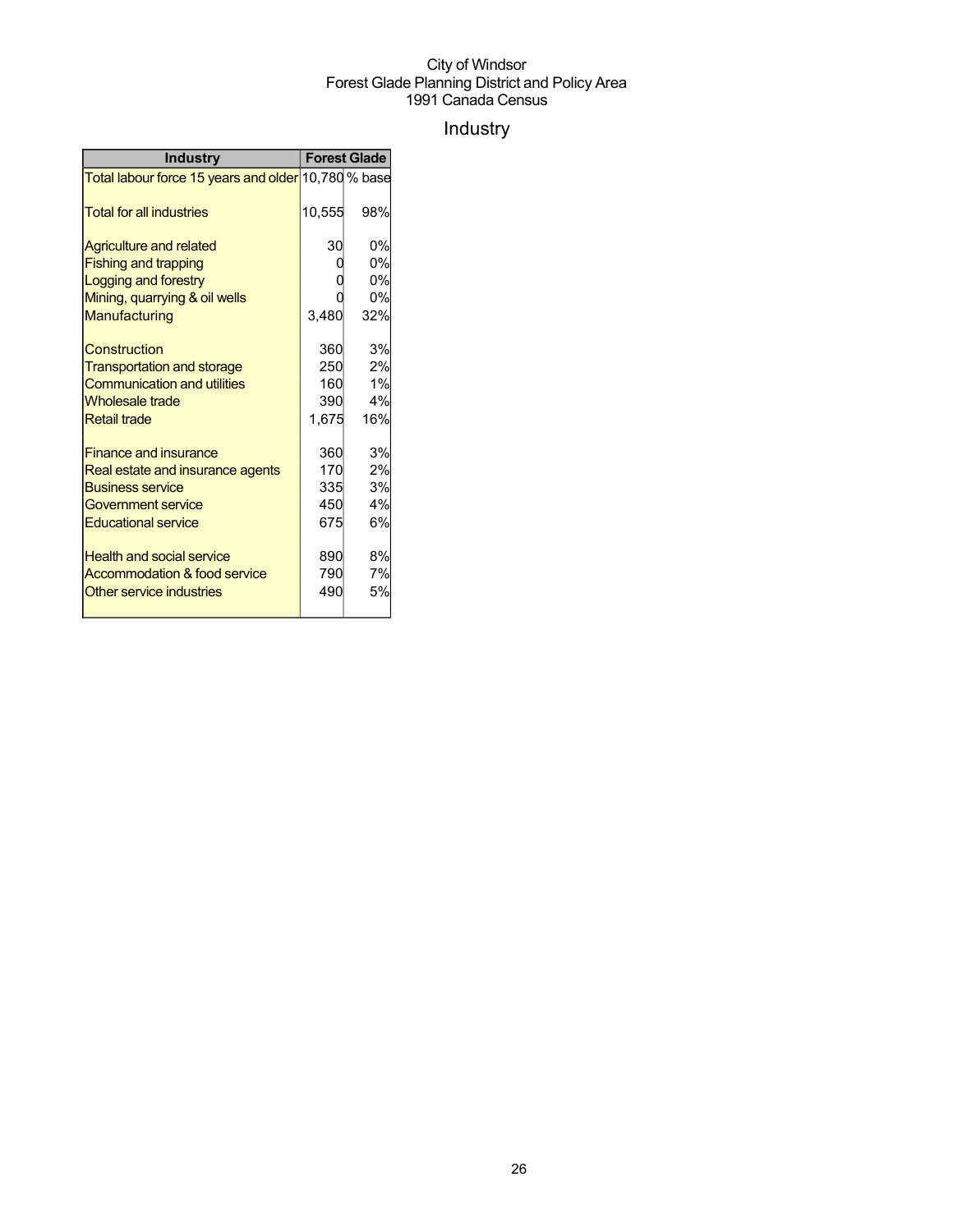## **Occupation**

| 10,555% base<br><b>Total for all occupations</b><br>9%<br><b>Managerial and administrative</b><br>960<br>4%<br>390<br>Natural sciences, engineering and mathematics<br>1%<br>Social sciences & related<br>115<br>0%<br><b>Religion</b><br>20<br>415<br><b>Teaching and related</b><br>4%<br>6%<br><b>Medicine and health</b><br>585<br>1%<br>Art, literary, recreational<br>65<br>1,790<br>17%<br><b>Clerical and related</b><br>10%<br>1,025<br>Sales |
|--------------------------------------------------------------------------------------------------------------------------------------------------------------------------------------------------------------------------------------------------------------------------------------------------------------------------------------------------------------------------------------------------------------------------------------------------------|
|                                                                                                                                                                                                                                                                                                                                                                                                                                                        |
|                                                                                                                                                                                                                                                                                                                                                                                                                                                        |
|                                                                                                                                                                                                                                                                                                                                                                                                                                                        |
|                                                                                                                                                                                                                                                                                                                                                                                                                                                        |
|                                                                                                                                                                                                                                                                                                                                                                                                                                                        |
|                                                                                                                                                                                                                                                                                                                                                                                                                                                        |
|                                                                                                                                                                                                                                                                                                                                                                                                                                                        |
|                                                                                                                                                                                                                                                                                                                                                                                                                                                        |
|                                                                                                                                                                                                                                                                                                                                                                                                                                                        |
|                                                                                                                                                                                                                                                                                                                                                                                                                                                        |
|                                                                                                                                                                                                                                                                                                                                                                                                                                                        |
| 1.200<br>11%<br>Service                                                                                                                                                                                                                                                                                                                                                                                                                                |
| 0%<br>40<br>Farming, horticultural and animal husbandry                                                                                                                                                                                                                                                                                                                                                                                                |
| Fishing, trapping and related<br>0%                                                                                                                                                                                                                                                                                                                                                                                                                    |
| 0%<br><b>Forestry and logging</b>                                                                                                                                                                                                                                                                                                                                                                                                                      |
| 0%<br>Mining, quarrying, oil & gas                                                                                                                                                                                                                                                                                                                                                                                                                     |
| Processing<br>305<br>3%                                                                                                                                                                                                                                                                                                                                                                                                                                |
| 7%<br>710<br><b>Machining and related</b>                                                                                                                                                                                                                                                                                                                                                                                                              |
| 14%<br>1,525<br>Product fabricating, assembly and repairing                                                                                                                                                                                                                                                                                                                                                                                            |
| <b>Construction trades</b><br>335<br>3%                                                                                                                                                                                                                                                                                                                                                                                                                |
| 3%<br>295<br><b>Transport equipment operating</b>                                                                                                                                                                                                                                                                                                                                                                                                      |
| 1%<br>Material handling & related<br>110                                                                                                                                                                                                                                                                                                                                                                                                               |
| 0%<br>Other crafts, equipment operating<br>40                                                                                                                                                                                                                                                                                                                                                                                                          |
| 4%<br>430<br>Occupations not elsewhere classified                                                                                                                                                                                                                                                                                                                                                                                                      |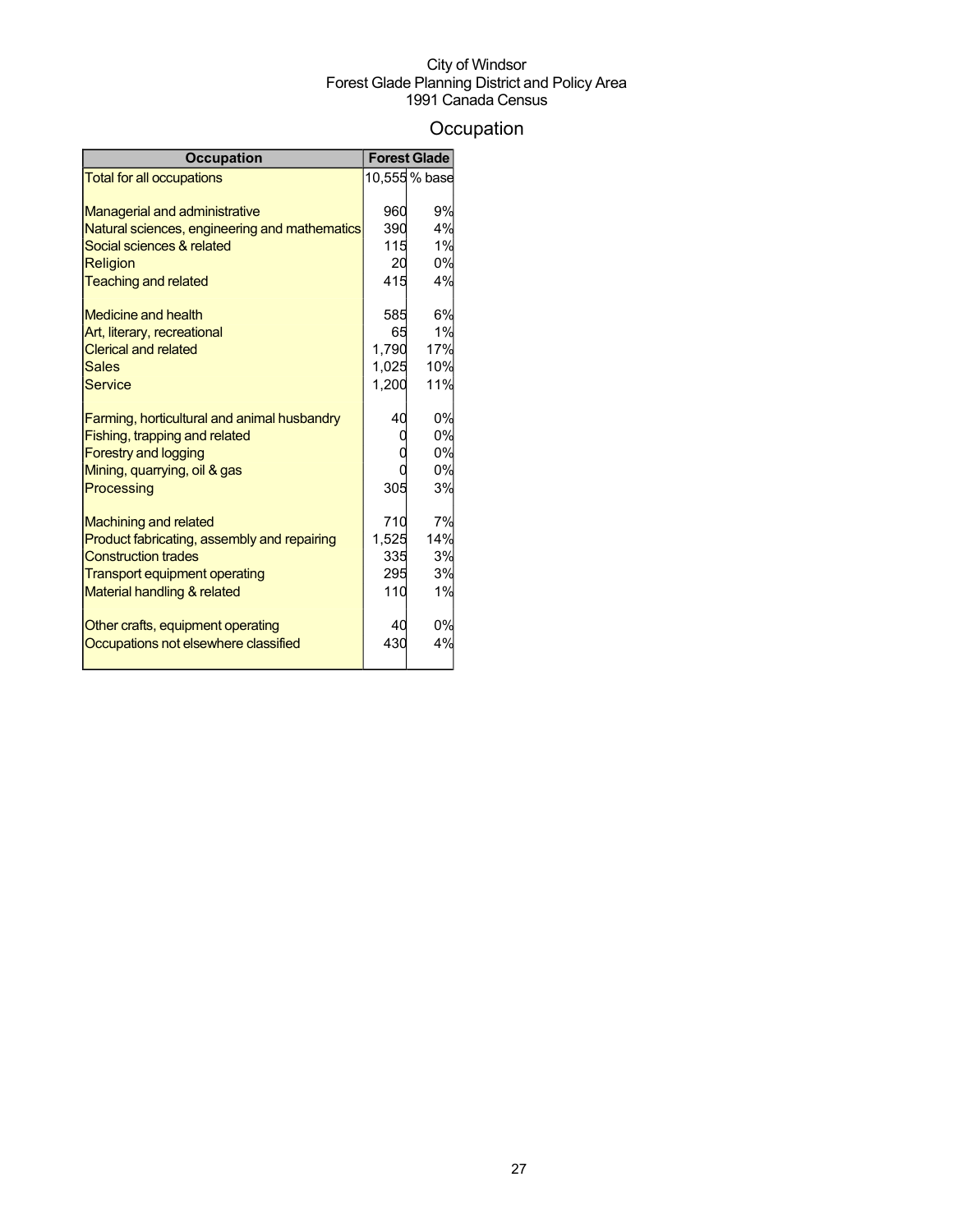## Occupation-Males

| <b>Occupation - Males</b>                     |       | <b>Forest Glade</b> |
|-----------------------------------------------|-------|---------------------|
| Males, all occupations                        |       | 5,625 % base        |
|                                               |       |                     |
| Managerial, administrative                    | 575   | 10%                 |
| Natural sciences, engineering and mathematics | 345   | 6%                  |
| Social sciences & related                     | 40    | 1%                  |
| Religion                                      | 20    | 0%                  |
| <b>Teaching and related</b>                   | 175   | 3%                  |
| <b>Medicine and health</b>                    | 40    | 1%                  |
| Art, literary, recreational                   | 45    | 1%                  |
| <b>Clerical and related</b>                   | 350   | 6%                  |
| <b>Sales</b>                                  | 465   | 8%                  |
| <b>Service</b>                                | 520   | 9%                  |
| Farming, horticultural and animal husbandry   | 40    | 1%                  |
| Fishing, trapping and related                 |       | 0%                  |
| <b>Forestry and logging</b>                   |       | 0%                  |
| Mining, quarrying, oil & gas                  |       | 0%                  |
| Processing                                    | 190   | 3%                  |
| <b>Machining and related</b>                  | 620   | 11%                 |
| Product fabricating, assembly and repairing   | 1,125 | 20%                 |
| <b>Construction trades</b>                    | 295   | 5%                  |
| <b>Transport equipment operating</b>          | 255   | 5%                  |
| Material handling & related                   | 75    | 1%                  |
| Other crafts, equipment operating             | 40    | 1%                  |
| Occupations not elsewhere classified          | 315   | 6%                  |
|                                               |       |                     |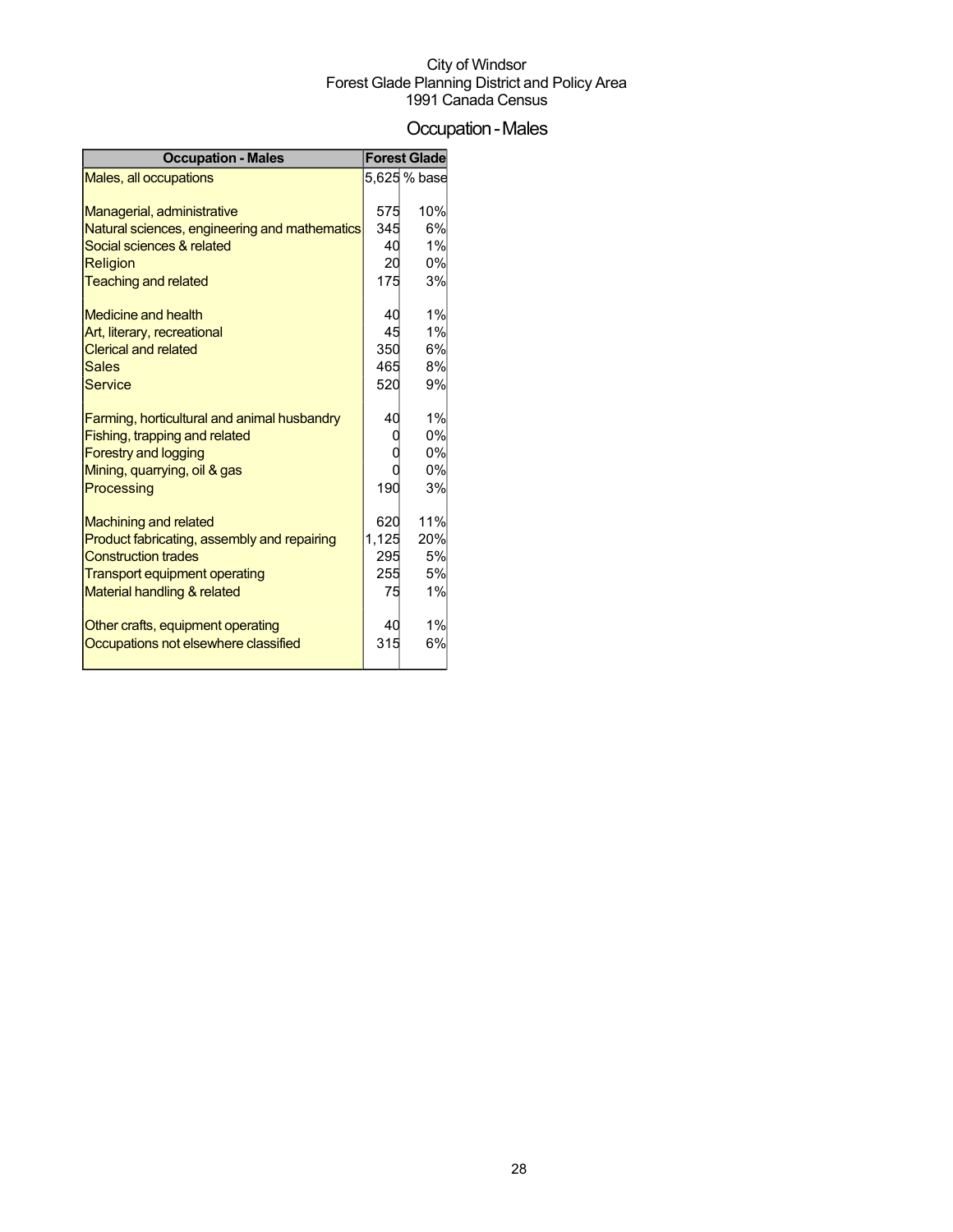## Occupation-Females

| <b>Occupation - Females</b>                   |       | <b>Forest Glade</b> |
|-----------------------------------------------|-------|---------------------|
| Females, all occupations                      |       | 4,930 % base        |
|                                               |       |                     |
| Managerial, administrative                    | 385   | 8%                  |
| Natural sciences, engineering and mathematics | 45    | 1%                  |
| Social sciences & related                     | 75    | 2%                  |
| <b>Religion</b>                               |       | 0%                  |
| <b>Teaching and related</b>                   | 240   | 5%                  |
| <b>Medicine and health</b>                    | 545   | 11%                 |
| Art, literary, recreational                   | 20    | 0%                  |
| <b>Clerical and related</b>                   | 1,440 | 29%                 |
| <b>Sales</b>                                  | 560   | 11%                 |
| <b>Service</b>                                | 680   | 14%                 |
| Farming, horticultural and animal husbandry   |       | 0%                  |
| Fishing, trapping and related                 |       | 0%                  |
| <b>Forestry and logging</b>                   |       | 0%                  |
| Mining, quarrying, oil & gas                  |       | 0%                  |
| Processing                                    | 115   | 2%                  |
|                                               |       |                     |
| <b>Machining and related</b>                  | 90    | 2%                  |
| Product fabricating, assembly and repairing   | 400   | 8%                  |
| <b>Construction trades</b>                    | 40    | 1%                  |
| <b>Transport equipment operating</b>          | 40    | 1%                  |
| Material handling & related                   | 35    | 1%                  |
| Other crafts, equipment operating             |       | 0%                  |
| Occupations not elsewhere classified          | 115   | 2%                  |
|                                               |       |                     |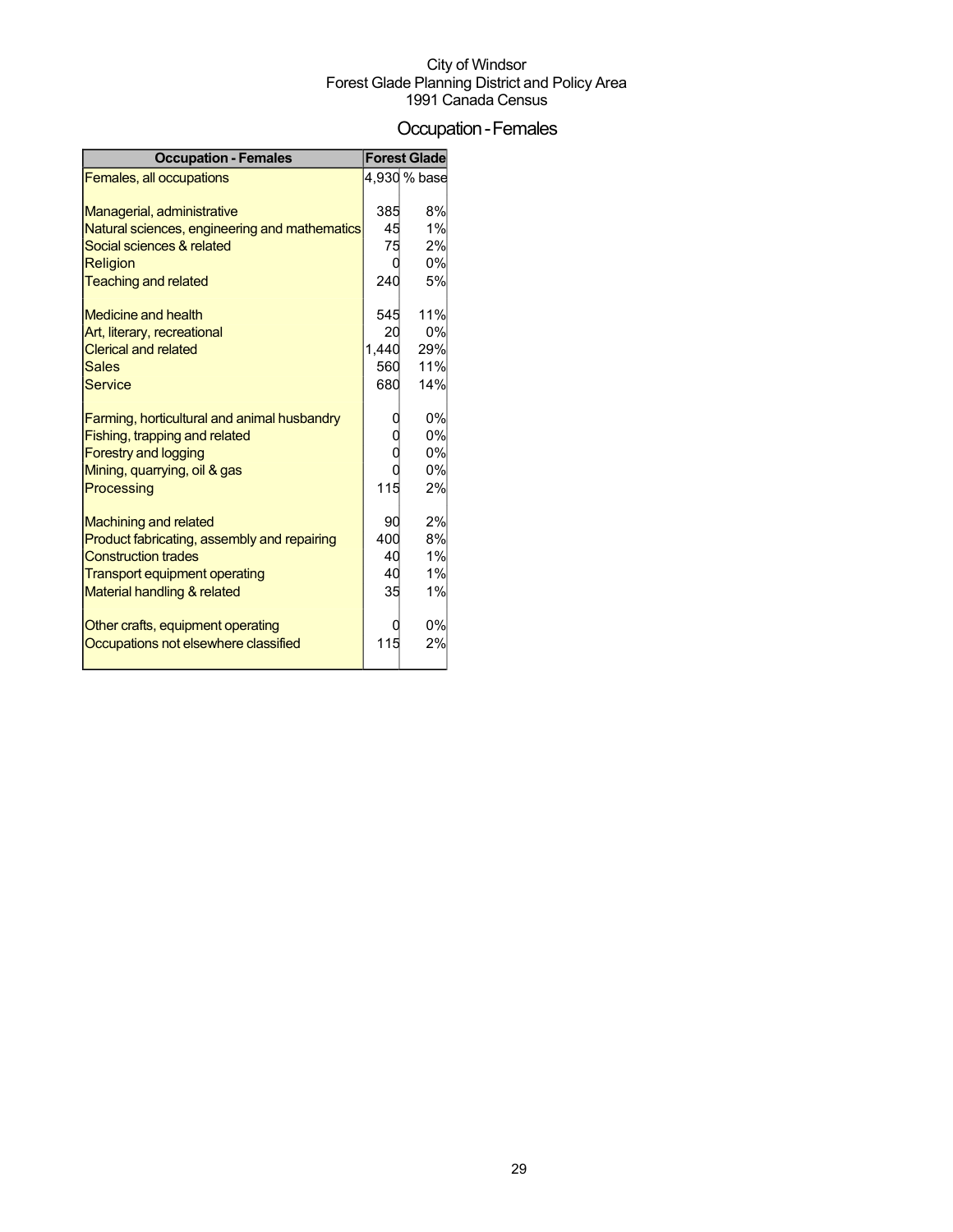## ClassofWorker

| <b>Class of Worker</b>               | <b>Forest Glade</b> |               |  |
|--------------------------------------|---------------------|---------------|--|
| <b>Total - All classes of worker</b> |                     | 10,495 % base |  |
| <b>Paid workers</b>                  | 10,300              | 98%           |  |
| <b>Employees</b>                     | 10,165              | 97%           |  |
| Self-employed (incorporated)         | 140                 | 1%            |  |
| Self-employed (unincorporated)       | 225                 | 2%            |  |
| <b>Unpaid family workers</b>         | 20                  | 0%            |  |
| Males - All classes of worker        |                     | 5,585 % base  |  |
| <b>Paid workers</b>                  | 5,460               | 98%           |  |
| <b>Employees</b>                     | 5,365               | 96%           |  |
| Self-employed (incorporated)         | 100                 | 2%            |  |
| Self-employed (unincorporated)       | 140                 | 3%            |  |
| <b>Unpaid family workers</b>         |                     | 0%            |  |
| <b>Females - All classes</b>         |                     | 4,910% base   |  |
| <b>Paid workers</b>                  | 4.840               | 99%           |  |
| <b>Employees</b>                     | 4,800               | 98%           |  |
| Self-employed (incorporated)         | 40                  | 1%            |  |
| Self-employed (unincorporated)       | 85                  | 2%            |  |
| <b>Unpaid family workers</b>         | 20                  | 0%            |  |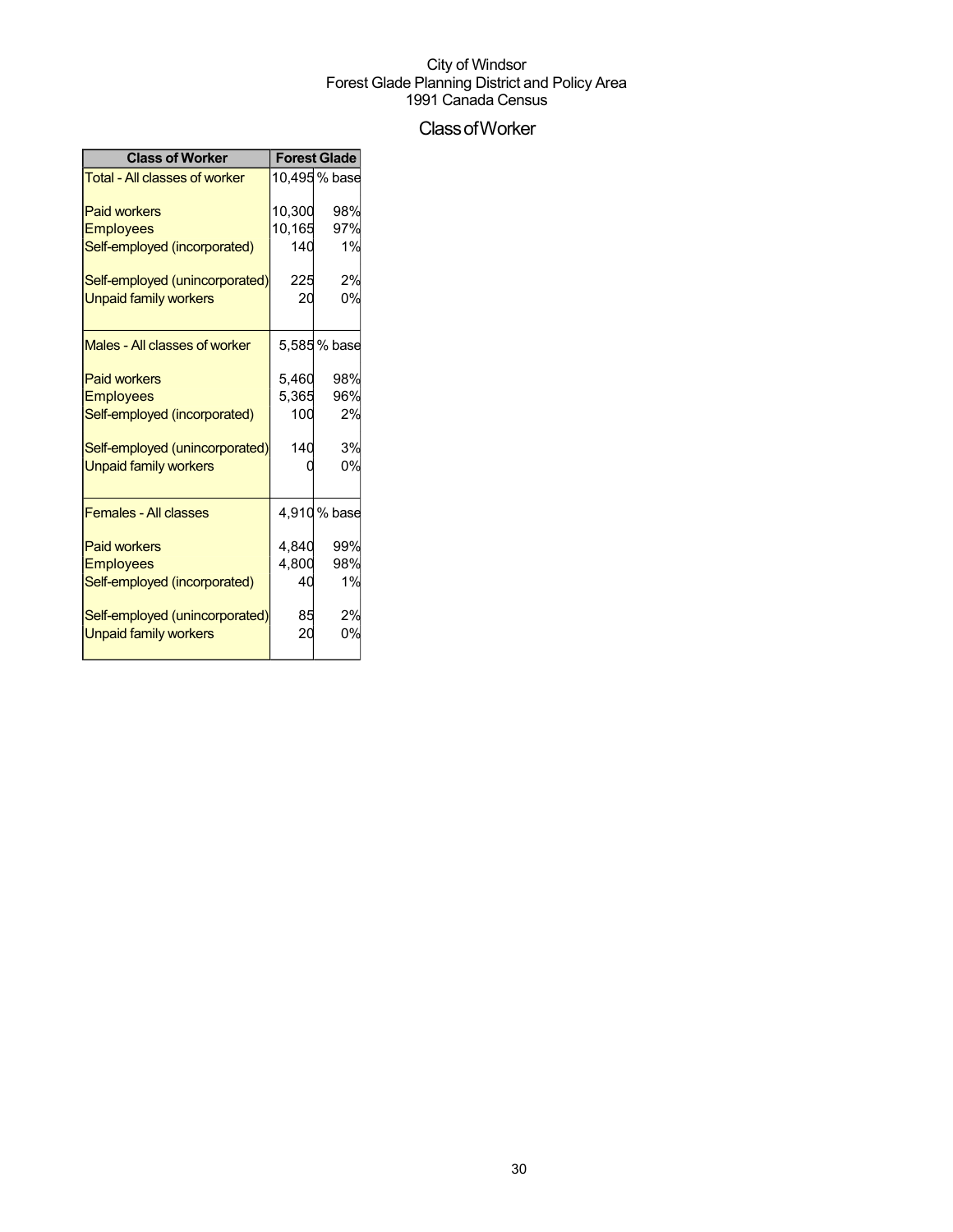## Place of Work

| <b>Place of Work</b>                                                |            | <b>Forest Glade</b> |
|---------------------------------------------------------------------|------------|---------------------|
| <b>Total in labour force</b>                                        |            | 9,410 % base        |
| Usual place of work:                                                | 8,885      | 94%                 |
| In Census Sub-division of residence <sup>8</sup> ,155               |            | 87%                 |
| In different Census Sub-division<br>In Census Division of residence | 715<br>615 | 8%<br>7%            |
|                                                                     |            |                     |
| At home                                                             | 255        | 3%                  |
| <b>Outside Canada</b>                                               | 220        | 2%                  |
| No usual place of work                                              | 20         | 0%                  |
| Males in labour force                                               |            | 4,895 % base        |
| Usual place of work:                                                | 4,660      | 95%                 |
| In Census Sub-division of residence 4,300                           |            | 88%                 |
| In different Census Sub-division                                    | 350        | 7%                  |
| In Census Division of residence                                     | 305        | 6%                  |
| At home                                                             | 105        | 2%                  |
| <b>Outside Canada</b>                                               | 110        | 2%                  |
| No usual place of work                                              | 20         | 0%                  |
| <b>Females in labour force</b>                                      |            | 4,515 % base        |
| Usual place of work:                                                | 4,225      | 94%                 |
| In Census Sub-division of residence 3,855                           |            | 85%                 |
| In different Census Sub-division                                    | 365        | 8%                  |
| In Census Division of residence                                     | 310        | 7%                  |
| At home                                                             | 150        | 3%                  |
| <b>Outside Canada</b>                                               | 110        | 2%                  |
| No usual place of work                                              |            | 0%                  |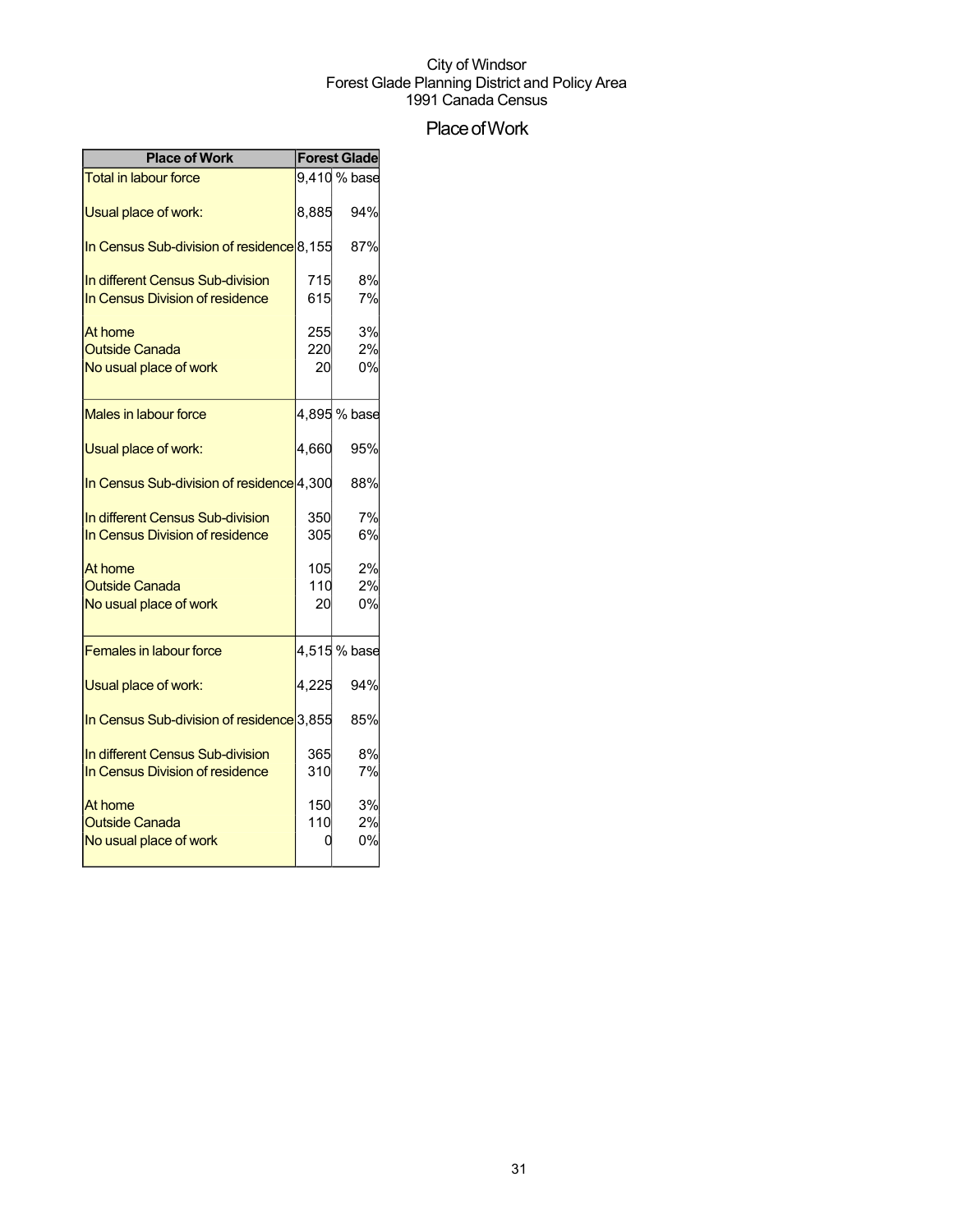## Families in Labour Force

| <b>Families in Labour Force</b>                                                                                                                                                    | <b>Forest Glade</b>          |                                       |  |
|------------------------------------------------------------------------------------------------------------------------------------------------------------------------------------|------------------------------|---------------------------------------|--|
| Census families in private<br>households                                                                                                                                           |                              | 5,245% base                           |  |
| Married & common-law families 4,365<br>No member in labour force<br>Some members in labour force 4,025<br>One member only<br>Two or more members<br><b>Couples in labour force</b> | 355<br>855<br>3,160<br>2,835 | 83%<br>7%<br>77%<br>16%<br>60%<br>54% |  |
| Lone-parent families<br>No member in labour force<br>Some members in labour force<br>Parent in labour force                                                                        | 885<br>145<br>695<br>650     | 17%<br>3%<br>13%<br>12%               |  |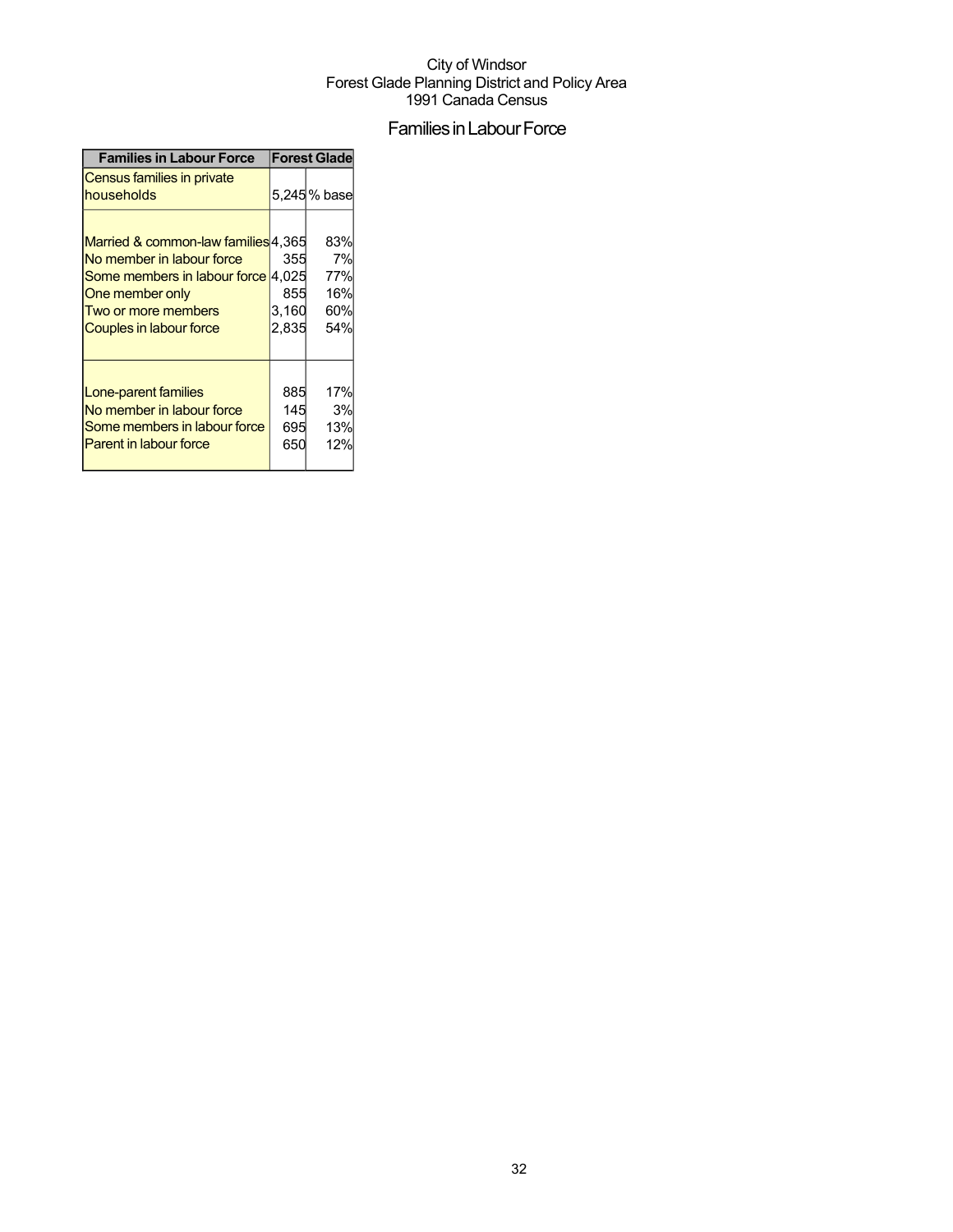## Income - full and part-time employment

| Income - full and part-time employment Forest Glade |              |
|-----------------------------------------------------|--------------|
| <b>Males and females</b>                            |              |
| Worked full year, full time                         | 5,065        |
| Average employment income                           | \$34,850     |
| Aggregate income (000)                              | \$176,517    |
| Worked part year or part time                       | 4,265        |
| Average employment income                           | \$13,251     |
| Aggregate income (000)                              | \$56,515     |
| <b>Males</b>                                        |              |
| Worked full year, full time                         | 3,025        |
| Average employment income                           | \$40,735     |
| Aggregate income (000)                              | \$123,224    |
| Worked part year or part time                       | 1,830        |
| Average employment income                           | \$17,308     |
| Aggregate income (000)                              | \$31,673     |
| <b>Females</b>                                      |              |
| Worked full year, full time                         | 2,040        |
| Average employment income                           | \$26,124     |
| Aggregate income (000)                              | \$53,293     |
| Worked part year or part time                       | 2,435        |
| Average employment income                           | \$10,202     |
| Aggregate income (000)                              | \$24,842,000 |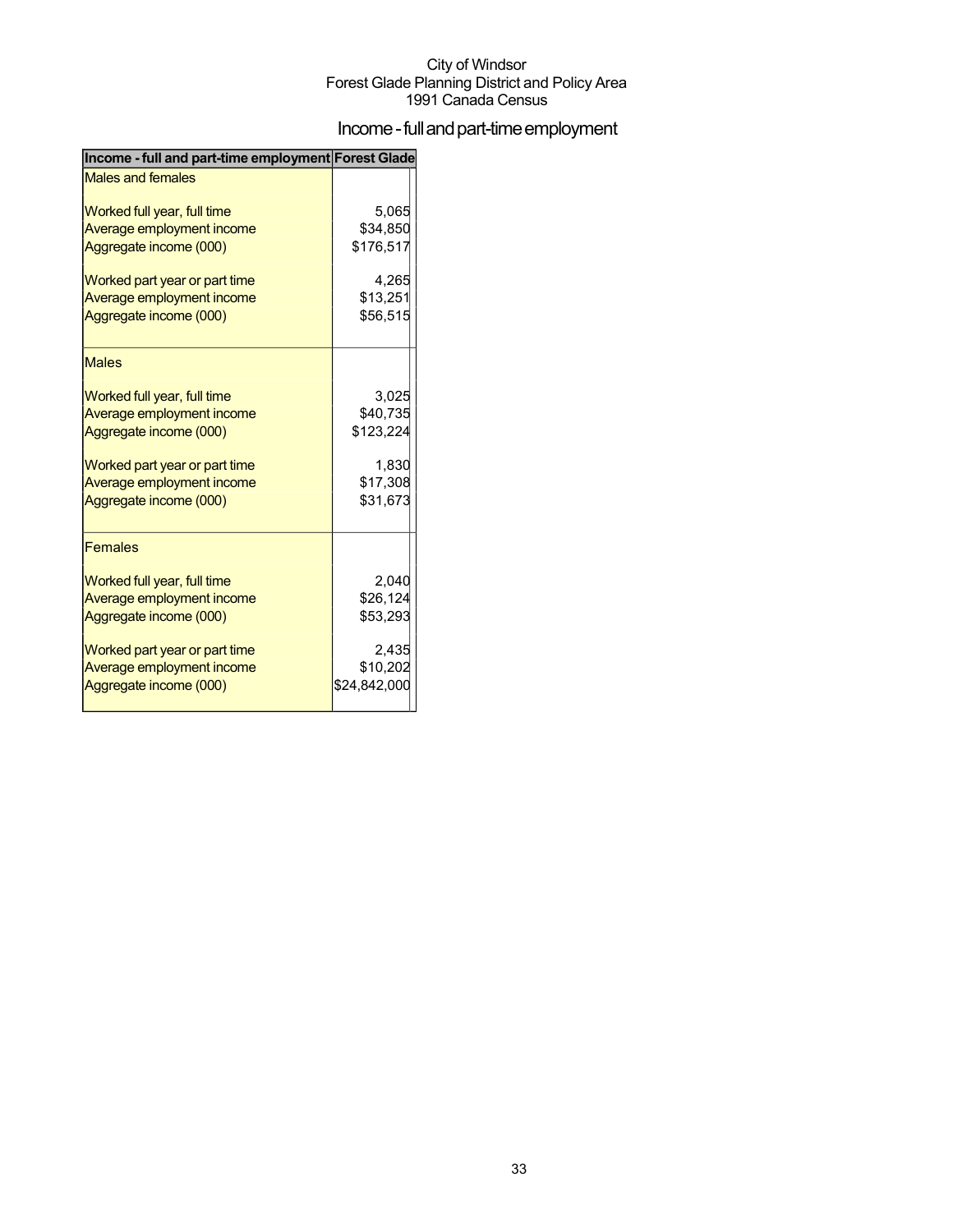## Income - Individual Source of Income

| Income - Individual<br><b>Source of Income</b> | <b>Forest Glade</b> |               |
|------------------------------------------------|---------------------|---------------|
| Total 15 years and over with income            |                     | 12,855 % base |
| <b>Under \$7,500</b>                           |                     | 2,81521.90%   |
| \$7,500 - \$14,999                             |                     | 2,14516.70%   |
| \$15,000 - \$29,999                            |                     | 3,26025.40%   |
| \$30,000 and over                              |                     | 4,64036.10%   |
| Average income                                 | \$24,367            |               |
| Aggregate income (000)                         | \$313,240           |               |
| <b>Median income</b>                           | \$23,858            |               |
| Males 15 years and over with income            |                     | 6,555 % base  |
| <b>Under \$7,500</b>                           |                     | 1,15017.50%   |
| \$7,500 - \$14,999                             |                     | 610 9.30%     |
| \$15,000 - \$29,999                            |                     | 1,28019.50%   |
| \$30,000 and over                              |                     | 3,52053.70%   |
| Average income                                 | \$30,672            |               |
| Aggregate income (000)                         | \$201,054           |               |
| <b>Median income</b>                           | \$31,998            |               |
| Females 15 years and over with income          |                     | 6,300 % base  |
|                                                |                     |               |
| <b>Under \$7,500</b>                           |                     | 1,66526.40%   |
| \$7,500 - \$14,999                             |                     | 1,53524.40%   |
| \$15,000 - \$29,999                            |                     | 1,98031.40%   |
| \$30,000 and over                              |                     | 1,12017.80%   |
| Average income                                 | \$17,807            |               |
| Aggregate income (000)                         | \$112,186           |               |
| <b>Median income</b>                           | \$15,390            |               |
| Source of total income:                        |                     |               |
| <b>Employment income</b>                       | 84%                 |               |
| Government transfer payments                   | 9%                  |               |
| Other income                                   | 6%                  |               |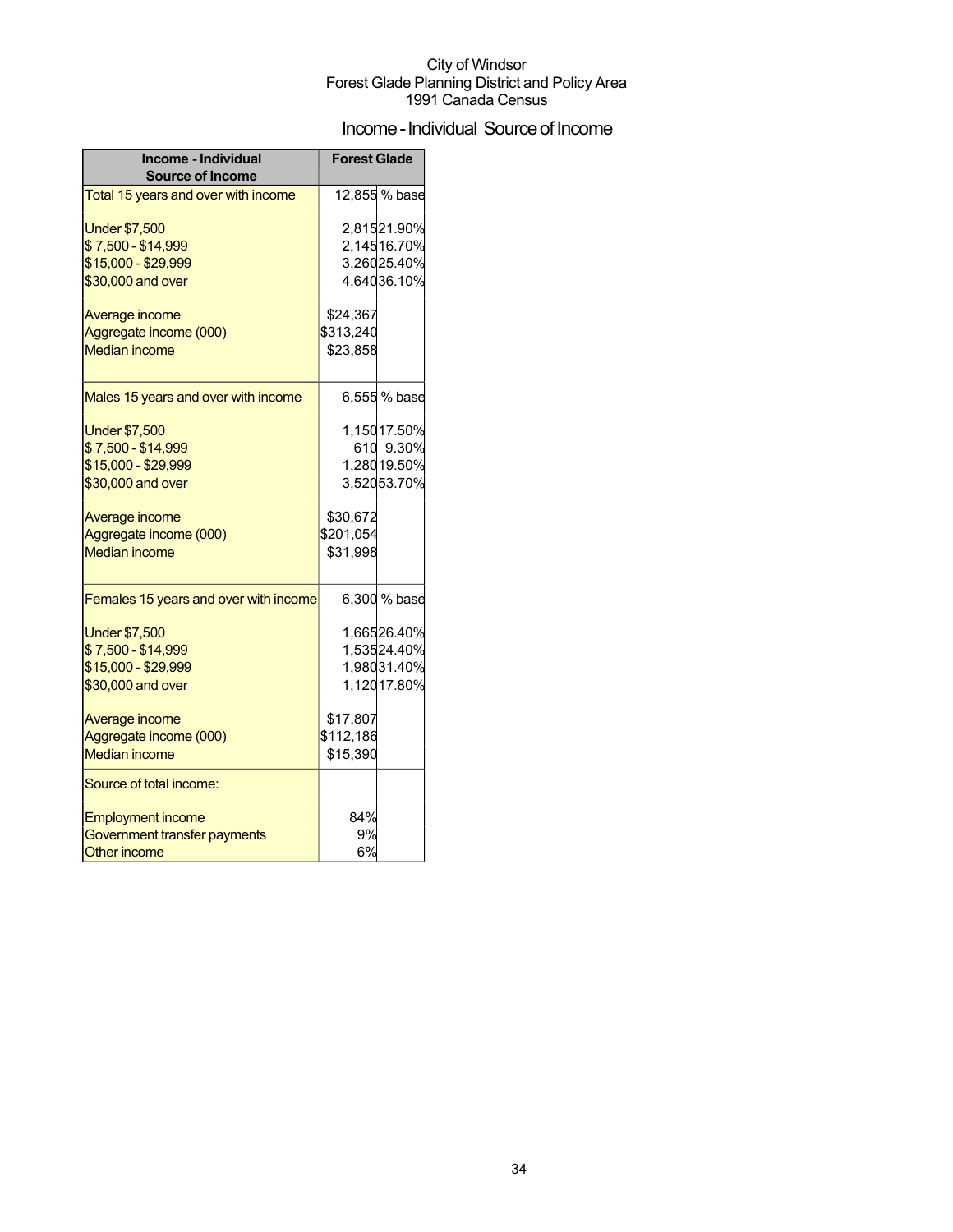## Income - Family and Household

| <b>Income - Family and Household</b> | <b>Forest Glade</b> |              |  |
|--------------------------------------|---------------------|--------------|--|
| <b>Total census families</b>         |                     | 5,250 % base |  |
| <b>Family Income:</b>                |                     |              |  |
| <b>Under \$20,000</b>                | 674                 | 13%          |  |
| \$20,000 - \$34,999                  | 801                 | 15%          |  |
| \$35,000 - \$49,999                  | 998                 | 19%          |  |
| \$50,000 and over                    | 2,739               | 52%          |  |
| Average income                       | \$51,097            |              |  |
| Aggregate income (000)               | \$269,028           |              |  |
| <b>Median income</b>                 | \$50,031            |              |  |
| <b>Total households</b>              |                     | 6,370 % base |  |
| Household Income:                    |                     |              |  |
| <b>Under \$20,000</b>                | 1,056               | 17%          |  |
| \$20,000 - \$34,999                  | 1,111               | 17%          |  |
| \$35,000 - \$49,999                  | 1,176               | 18%          |  |
| \$50,000 and over                    | 3,066               | 48%          |  |
| Average income                       | \$48,945            |              |  |
| Aggregate income (000)               | \$312,269           |              |  |
| <b>Median income</b>                 | \$46,951            |              |  |
| Incidence of low income:             |                     |              |  |
| <b>Total economic families</b>       | 5,205               |              |  |
| <b>Families with low income</b>      | 680                 |              |  |
| Incidence of low income              | 13%                 |              |  |
| <b>Total unattached individuals</b>  | 725                 |              |  |
| Individuals with low income          | 175                 |              |  |
| Incidence of low income              | 24%                 |              |  |
| Persons in private households        | 19,085              |              |  |
| Persons in low income families       | 2,225               |              |  |
| Incidence of low income              | 12%                 |              |  |